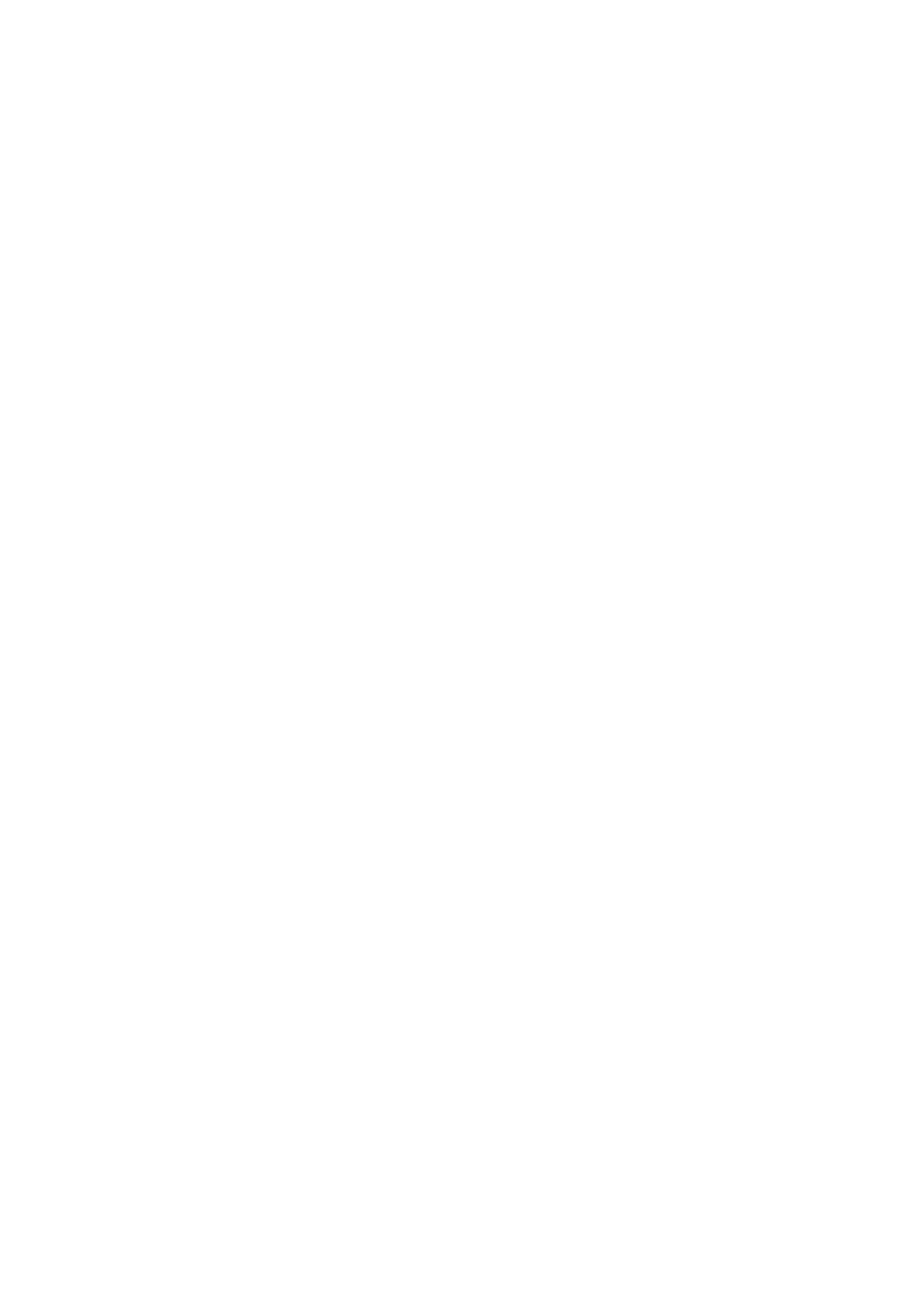# **Chapter 15**

# **Quantization of the loop space of a vector space**

In this Chapter we solve the geometric quantization problem for the classical system  $(\Omega \mathbb{R}^d, \mathcal{A}_d)$ , where the phase space  $\Omega \mathbb{R}^d$  consists of smooth loops in the *d*-dimensional vector space  $\mathbb{R}^d$ , and the algebra of observables  $\mathcal{A}_d$  is the Lie algebra of the Frechet Lie group  $\mathcal{G}_d$ , being the semi-direct product of the loop group  $L\mathbb{R}^d$  and the diffeo-<br>group line group  $\mathbb{R}^d$  (Cl) of the simbol morphism group  $\text{Diff}_+(S^1)$  of the circle.

We start from the quantization of the "enlarged" system, obtained from  $(\Omega \mathbb{R}^d, \mathcal{A}_d)$ by enlarging both the phase space and the algebra of observables. More precisely, we enlarge the phase space  $\Omega \mathbb{R}^d$  to the Sobolev space  $V^d$  of half-differentiable vectorfunctions (a vector analogue of the Sobolev space *V* , introduced in Sec. 9.1), and the algebra of observables  $A_d$  to the Lie algebra A of the Hilbert Lie group  $G$ , being the semi-direct product of the Heisenberg group  $\text{Heis}(V^d)$  and the symplectic Hilbert–Schmidt group  $Sp_{HS}(V^d)$ . The group  $\mathcal G$  may be considered as a Hilbert-space (symplectic) analogue of the standard group of motions of the *d*-dimensional vector space  $\mathbb{R}^d$ . The latter group is the semi-direct product of the group of translations of  $\mathbb{R}^d$  and the group of rotations of  $\mathbb{R}^d$ . In the case of the Hilbert space *V* the role of translation group is played by the Heisenberg group, and the group of rotations is replaced by the symplectic group  $Sp_{HS}(V)$ .

To simplify the formulas, we set  $d = 1$  in the most part of this Chapter, replacing it with a general *d* only in Sec. 15.6, where the quantization of  $\Omega \mathbb{R}^d$  is completed. The last Sec. 15.7 is devoted to the quantization of the universal Teichmüller space.

# **15.1 Heisenberg representation**

### **15.1.1 Fock space**

Consider the *Sobolev space*

$$
V := H_0^{1/2}(S^1, \mathbb{R})
$$

*of half-differentiable functions* on the circle  $S<sup>1</sup>$  (cf. Sec. 9.1) and its complexification

$$
V^{\mathbb{C}} = H_0^{1/2}(S^1, \mathbb{C}) .
$$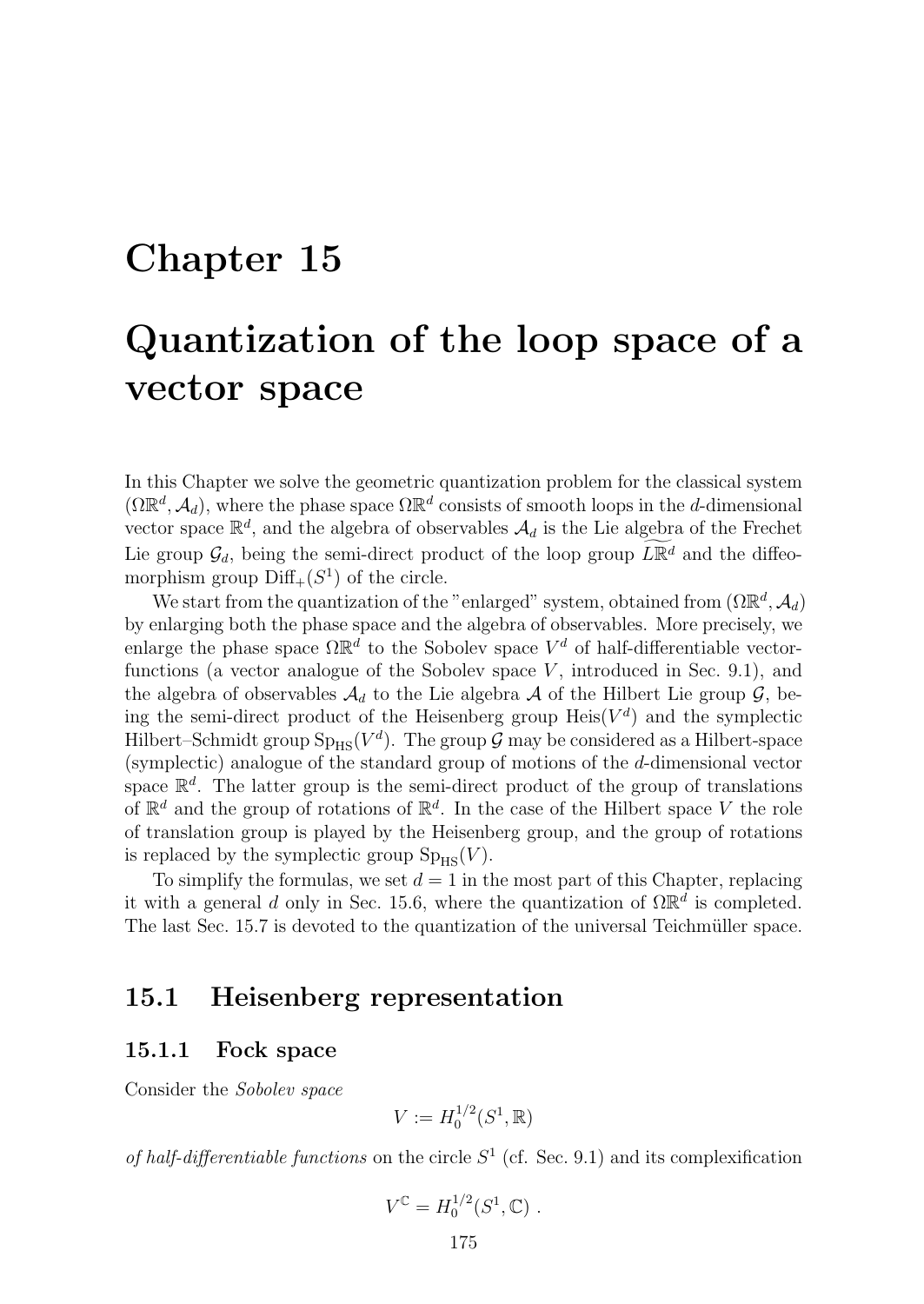A natural complex structure operator  $J_0$  on  $V^{\mathbb{C}}$ , introduced in Sec. 9.1, generates a decomposition of  $V^{\mathbb{C}}$  into the direct sum of subspaces

$$
V^{\mathbb{C}} = W_+ \oplus W_- =: W_0 \oplus \overline{W_0} , \qquad (15.1)
$$

where  $W_{\pm}$  is the (*∓i*)-eigenspace of the operator  $J^0 \in \text{End } V^{\mathbb{C}}$ . The subspaces  $W_{\pm}$ are isotropic with respect to the symplectic form  $\omega$  on  $V^{\mathbb{C}}$ . Moreover, the splitting (15.1) is an orthogonal direct sum with respect to the Hermitian inner product on  $V^{\mathbb{C}}$ , defined by

$$
=i\omega(z_+,\bar{w}_+) - i\omega(z_-, \bar{w}_-)
$$
,

where  $z_{\pm}$  (resp.  $w_{\pm}$ ) denotes the projection of  $z \in V^{\mathbb{C}}$  (resp.  $w \in V^{\mathbb{C}}$ ) onto the subspace  $W_{+}$ .

We introduce the *Fock space*  $F_0 \equiv F(V^{\mathbb{C}}, J_0)$  as the completion of the algebra of symmetric polynomials on  $W_0$  with respect to a natural norm.

In more detail, denote by  $S(W_0)$  the algebra of symmetric polynomials in variables  $z \in W_0 \equiv W_+$  and introduce an inner product on  $S(W_0)$ , induced by the Hermitian product  $\langle \cdot, \cdot \rangle$  on  $V^{\mathbb{C}}$ . This inner product on monomials is given by the formula

$$
=\sum_{\{i_1,\ldots,i_n\}}\ldots\ldots ,
$$

where the summation is taken over all permutations  $\{i_1, \ldots, i_n\}$  of the set  $\{1, \ldots, n\}$ (the inner product of monomials of different degrees is set to 0 by definition). This inner product is extended by linearity to the whole algebra  $S(W_0)$ . The completion inner product is extended by linearity to the whole algebra  $S(W_0)$ . The completion  $\widehat{S(W_0)}$  of  $S(W_0)$  with respect to the introduced norm is called the *Fock space*  $F_0 \equiv$  $F(V^{\mathfrak{C}}, J_0)$  over  $V^{\mathfrak{C}}$  with respect to the complex structure  $J^0$ 

$$
F_0 = F(V^{\mathbb{C}}, J^0) := \widehat{S(W)} .
$$

If  $\{w_n\}$ ,  $n = 1, 2, \ldots$ , is an orthonormal base of  $W_0$ , then one can take for an orthonormal base of  $F_0$  the family of polynomials of the form

$$
P_K(z) = \frac{1}{\sqrt{K!}} < z, w_1 >^{k_1} \cdot \ldots < z, w_n >^{k_n}, \quad z \in W_0 \;, \tag{15.2}
$$

where  $K = (k_1, \ldots, k_n), k_i \in \mathbb{N}$ , and  $K! = k_1! \cdot \ldots \cdot k_n!$ .

Recall that, according to Sec. 11.4, any complex structure  $J$  on  $V$ , compatible with  $\omega$ , determines a decomposition

$$
V^{\mathbb{C}} = W_J \oplus \overline{W}_J =: W \oplus \overline{W} \tag{15.3}
$$

into the direct sum of subspaces W and  $\overline{W}$ , isotropic with respect to  $\omega$ . The subspaces *W* and  $\overline{W}$  are identified, respectively, with the  $(-i)$ - and  $(+i)$ -eigenspaces of the operator *J* on  $V^{\mathbb{C}}$ . The complex structure *J* and the symplectic form  $\omega$  determine together a Kähler metric  $g_J$  and the associated inner product  $\langle \cdot, \cdot \rangle_J$  on  $V^{\mathbb{C}}$ . The decomposition (15.3) is orthogonal with respect to the Kähler metric  $g_J$  on  $V^{\mathbb{C}}$ .

Using the decomposition (15.3), we can define the *Fock space*  $F_J \equiv F(V^{\mathbb{C}}, J)$  as the completion of the algebra of symmetric polynomials on *W* with respect to the norm, generated by  $\langle \cdot, \cdot \rangle$ *j*:

$$
F_J = F(V^{\mathbb{C}}, J) := \text{ completion of } S(W) \text{ with respect to } \langle \cdot, \cdot \rangle_J .
$$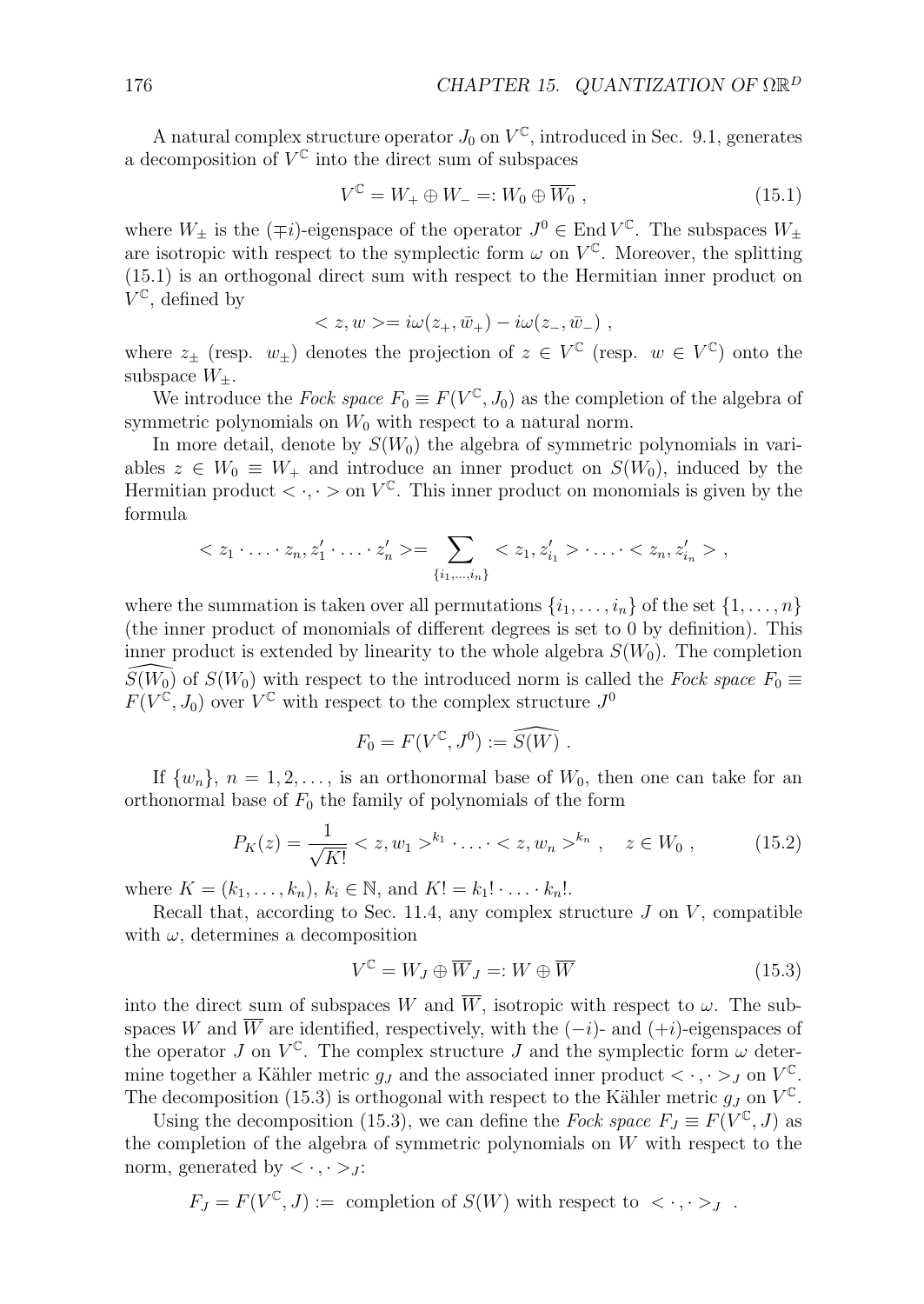### **15.1.2 Heisenberg algebra and Heisenberg group**

The *Heisenberg algebra* heis(*V* ) of the Hilbert space *V* is a central extension of the Abelian Lie algebra *V* , generated by the coordinate functions. In other words, it coincides, as a vector space, with

$$
heis(V) = V \oplus \mathbb{R} ,
$$

and is provided with the Lie bracket

$$
[(x, s), (y, t)] := (0, \omega(x, y)), \quad x, y \in V, \ s, t \in \mathbb{R}.
$$

The Heisenberg algebra heis $(V)$  is the Lie algebra of the *Heisenberg group* Heis $(V)$ , which coincides with a central extension of the Abelian group  $V$ . In other words,  $Heis(V)$  is the direct product

$$
Heis(V) = V \times S^1,
$$

provided with the group operation, given by

$$
(x, \lambda) \cdot (y, \mu) := (x + y, \lambda \mu e^{i\omega(x, y)}) .
$$

#### **15.1.3 Heisenberg representation**

**Representation of the Heisenberg algebra**. We are going to construct an irreducible representation of the Heisenberg algebra heis $(V)$  in the Fock space  $F_J$  $F(V^{\mathbb{C}}, J)$ , where  $V^{\mathbb{C}} = W \oplus \overline{W}$  and  $F_J$  is the completion of the symmetric algebra  $S(W)$  with respect to the norm, generated by  $\langle \cdot, \cdot \rangle$ . We can consider elements of  $S(W)$  as holomorphic functions on  $\overline{W}$  by identifying  $z \in W$  with a holomorphic function  $\bar{w} \mapsto \langle w, z \rangle$  on  $\overline{W}$ . Accordingly,  $F_J$  may be considered as a subspace of the space  $\mathcal{O}(\overline{W})$  of functions, holomorphic on  $\overline{W}$  (provided with the topology of uniform convergence on compact subsets).

With this convention we can define the *Heisenberg representation*

$$
r_J: \text{heis}(V) \longrightarrow \text{End}\, F_J
$$

of the Heisenberg algebra heis $(V)$  in the Fock space  $F_J = F(V^{\mathbb{C}}, J)$  by the formula

$$
v \longmapsto r_J(v)f(\bar{w}) := -\partial_v f(\bar{w}) + \langle w, v \rangle_J f(\bar{w}), \qquad (15.4)
$$

where  $\partial_v$  is the derivation operator in the direction of  $v \in V^{\mathbb{C}}$ . Extending  $r_J$  to the complexified algebra heis<sup>C</sup>(*V*) by the same formula (15.4), we'll have for  $v = \overline{z} \in \overline{W}$ 

$$
r_J(\bar{z})f(\bar{w}) := -\partial_{\bar{z}}f(\bar{w}) ,
$$

and for  $z \in W$ 

$$
r_J(z)f(\bar{w}) := _J f(\bar{w}) .
$$

For the central element  $c \in \text{heis}(V)$  we set

$$
c \longmapsto r_J(c) := \lambda \cdot I \ ,
$$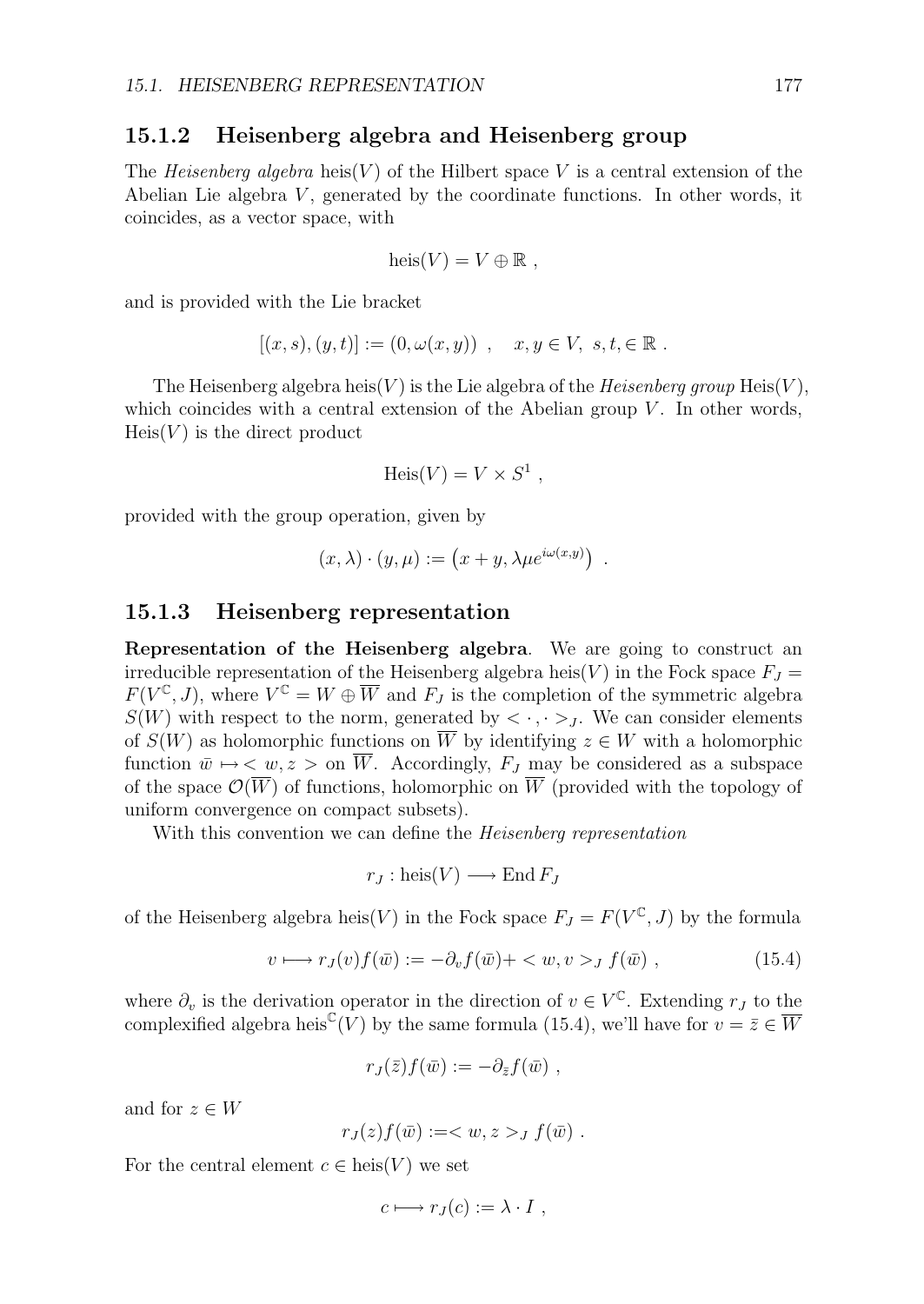where  $\lambda$  is an arbitrary fixed non-zero constant.

Introduce *creation* and *annihilation operators* on  $F_J$ , defined for  $v \in V^{\mathbb{C}}$  by

$$
a_J^*(v) := \frac{r_J(v) - ir_J(Jv)}{2} , \quad a_J(v) := \frac{r_J(v) + ir_J(Jv)}{2} . \tag{15.5}
$$

In particular, for  $z \in W$ 

$$
a_J^*(z) f(\bar{w}) = \langle w, z \rangle_J f(\bar{w}), \qquad (15.6)
$$

and for  $\bar{z} \in \overline{W}$ 

$$
a_J(\bar{z})f(\bar{w}) = -\partial_{\bar{z}}f(\bar{w}) . \qquad (15.7)
$$

Choosing an orthonormal basis  $\{w_n\}$  of W, we can introduce the operators

$$
a_n^* := a^*(w_n)
$$
,  $a_n := a(\bar{w}_n)$ ,  $n = 1, 2, ...,$ 

and  $a_0 := \lambda \cdot I$ .

A vector  $f_J \in F_J \setminus \{0\}$  is called the *vacuum*, if  $a_n f_J = 0$  for  $n = 1, 2, \ldots$  In other words, the vacuum is a non-zero vector, annihilated by all operators *an*. It is uniquely defined by  $r<sub>J</sub>$  (up to a multiplicative constant) and in the case of the initial Fock space  $F_0 = F(V, J_0)$  we take  $f_0 \equiv 1$ . By acting on the vacuum  $f_J$  by creation operators  $a_n^*$ , we can define the action of the representation  $r_J$  on any polynomial, which implies the irreducubility of *r<sup>J</sup>* .

Moreover, any irreducible representation  $r : \text{heis}^{\mathbb{C}}(V) \to \text{End } F$  of the algebra heis<sup>C</sup>(*V*), having a vacuum *f*, is equivalent to the Heisenberg representation  $r_0$ . Indeed, vectors of the form  $(a_1^*)^{k_1} \cdots (a_n^*)^{k_n} f$ , obtained from the vacuum by the action of creation operators, are linearly independent and generate the whole representation space *F*. Assigning to a polynomial  $P(z) = P(z_1, \ldots, z_n)$  in the Fock space  $F_0$ the vector of the form  $P(a_1^*, \ldots, a_n^*)f$  in the space  $F$ , we obtain an intertwining map from  $F_0$  into  $F$ . This map can be made unitary by introducing a Hermitian inner product on *F*, for which the vectors  $(a_1^*)^{k_1} \cdot \cdot \cdot \cdot (a_n^*)^{k_n} f$  form an orthogonal base.

**Representation of the Heisenberg group**. The Heisenberg representation  $r_J$  of the algebra heis<sup>C</sup>(*V*) may be integrated to an *irreducible unitary representation*  $R_J$  *of the Heisenberg group* Heis<sup>C</sup>(*V*) in the Fock space  $F_J$ . The integrated representation is given by the formula

$$
R_J(\bar{z})f(\bar{w})=f(\bar{w}-\bar{z})
$$

for  $\bar{z} \in \overline{W}$ , and by

$$
R_J(z)f(\bar{w}) = e^{} f(\bar{w})
$$

for  $z \in W$ . In particular, the creation operator  $a^*(z)$  generates the multiplication operator  $f(\bar{w}) \mapsto e^{} f(\bar{w})$  and the annihilation operator  $a(\bar{z})$  generates the  $translation operator f(\bar{w}) \mapsto f(\bar{w} - \bar{z}).$ 

The constructed representation of the group Heis<sup>C</sup>(*V*) in  $F_J$  may be conveniently described in terms of the so called *coherent states*, given by the functions in *F<sup>J</sup>* of the form

$$
\epsilon_z(\bar{w}) := e^{< z, w>_J},
$$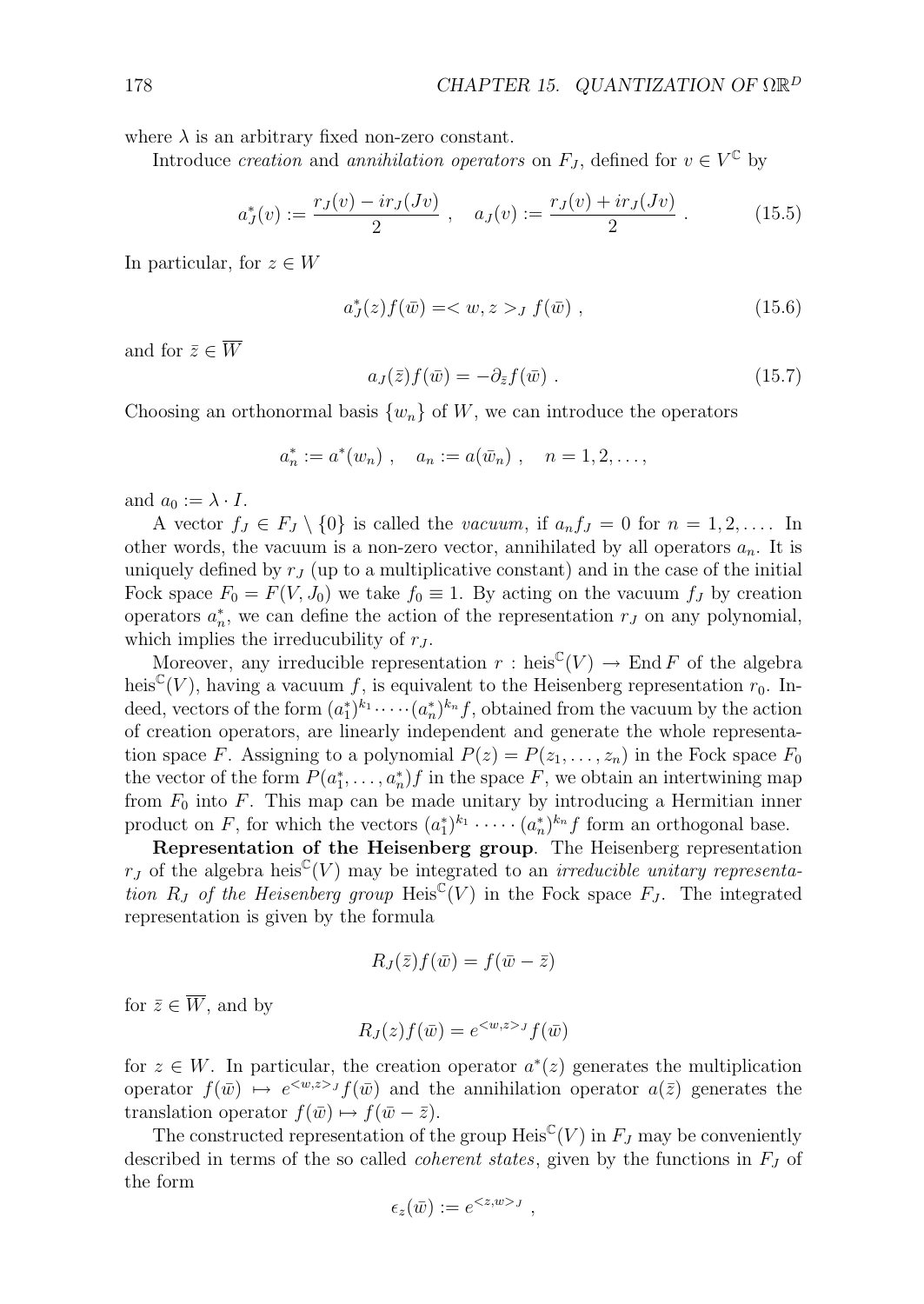parameterized by vectors  $z \in W$ . The action of the representation of Heis<sup>C</sup>(*V*) on coherent states is given by the formula

$$
v \in V \longmapsto R_J(v)\epsilon_z = e^{-\langle w, z \rangle_J - \frac{1}{2} \langle w, w \rangle_J} \epsilon_{z+w}
$$

for  $v = w + \bar{w}$ . We have

$$
\langle \epsilon_z, \epsilon_{z'} \rangle_{F_J} = e^{\langle z, z' \rangle_J} \tag{15.8}
$$

and

$$
\langle R_J(v)\epsilon_z, R_J(v)\epsilon_{z'}\rangle_{F_J} = \langle \epsilon_z, \epsilon_{z'}\rangle_{F_J}.
$$

The Fock space *F<sup>J</sup>* may be defined in terms of coherent states as the completion of the complex vector space, generated by vectors  $\{\epsilon_z\}, z \in W$ , with respect to the norm, given by the inner product (15.8).

Using these properties of coherent states, it may be proved (cf. [65], Sec. 9.5) that the defined representation of the Heisenberg group in the Fock space  $F<sub>J</sub>$  is unitary and irreducible.

# **15.2 Action of Hilbert–Schmidt symplectic group on Fock spaces**

Recall the definition of the symplectic Hilbert–Schmidt group  $\text{Sp}_{HS}(V)$  from Sec. 11.5. In terms of the block representation, generated by the decomposition

$$
V^{\mathbb{C}} = W_+ \oplus W_- = W_0 \oplus \overline{W_0} ,
$$

the elements A of  $Sp_{HS}(V)$  are written in the form

$$
A = \begin{pmatrix} a & b \\ \bar{b} & \bar{a} \end{pmatrix} ,
$$

where

$$
\bar{a}^t a - b^t \bar{b} = 1 \ , \ \bar{a}^t b = b^t \bar{a} \ ,
$$

and the operator *b* is Hilbert–Schmidt. The unitary group  $U(W_+)$  is embedded into  $Sp_{HS}(V)$  as a subgroup of operators of the form

$$
A = \begin{pmatrix} a & 0 \\ 0 & \bar{a} \end{pmatrix} .
$$

In Subsec. 15.1.3 we have constructed the Heisenberg representations  $r<sub>J</sub>$  of the Heisenberg algebra heis<sup>C</sup>(*V*) in Fock spaces  $F_J$ . A general *theorem of Shale* (cf.  $[69]$ ) asserts that the *representations*  $r_0$  *in*  $F_0$  *and*  $r_J$  *in*  $F_J$  *are unitary equivalent if and only if*  $J \in Sp_{HS}(V)$ . In other words, for  $J \in Sp_{HS}(V)$  there exists a unitary intertwining operator  $U_J: F_0 \to F_J$  such that

$$
r_J = U_J \circ r_0 \circ U_J^{-1} .
$$

The  $Sp_{HS}(V)$ -action, defined by

$$
Sp_{HS}(V) \ni A \longmapsto U_J : F_0 \to F_J \quad \text{with } J = A \cdot J^0 ,
$$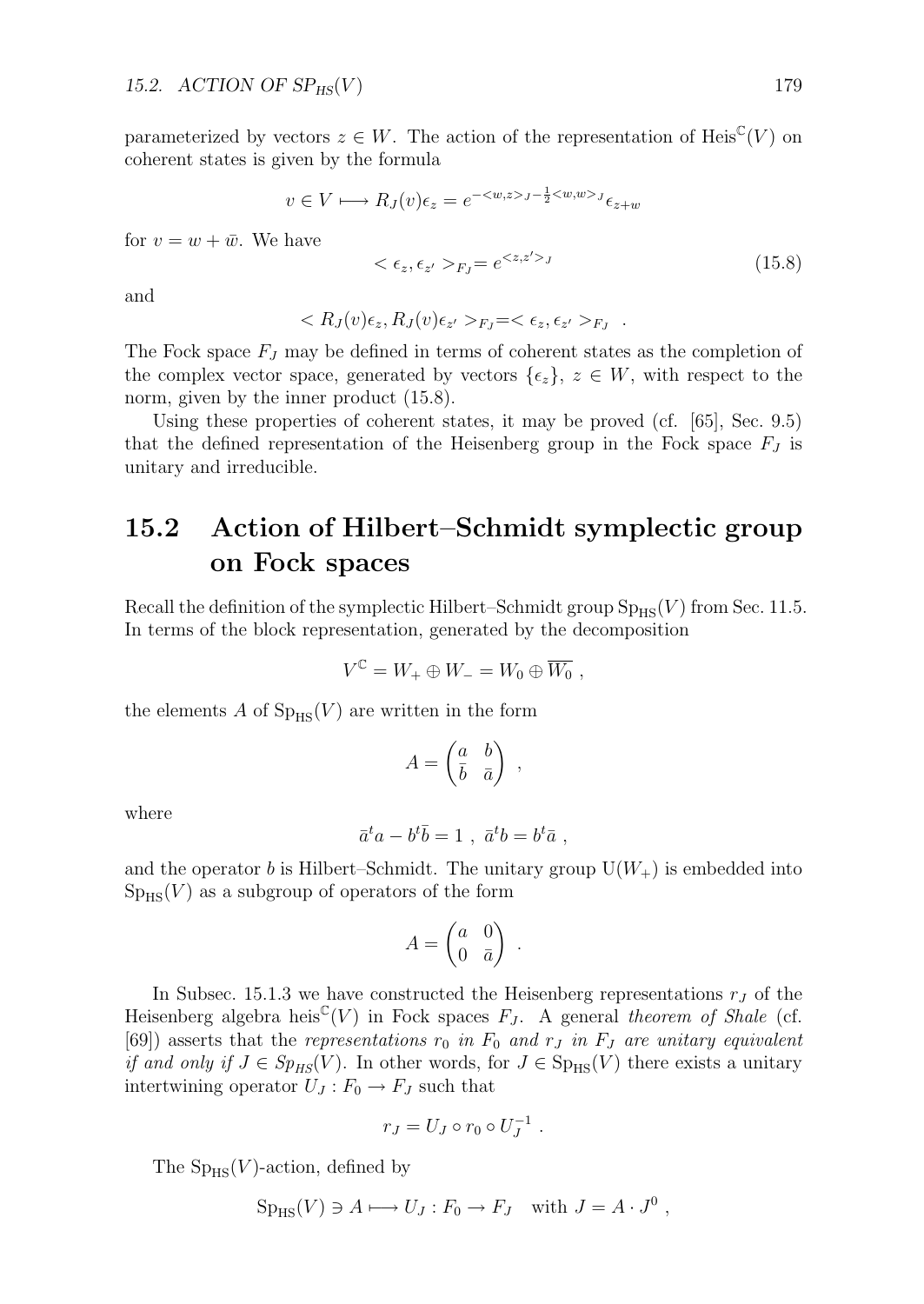defines a projective (unitary) action of the group  $Sp_{HS}(V)$  on the Fock bundle

$$
\mathcal{F} := \bigcup_{J \in \mathcal{D}_{\text{HS}}} F_J \longrightarrow \mathcal{D}_{\text{HS}} = \frac{\text{Sp}_{\text{HS}}(V)}{\text{U}(W_0)},
$$

covering the  $Sp_{HS}(V)$ -action on the Siegel disc  $D_{HS}$  (cf. Sec. 11.5). An explicit description of this projective action is given in [66].

# **15.3 Hilbert–Schmidt symplectic algebra representation**

The algebra  $sp_{HS}(V)$  is the Lie algebra of symplectic Hilbert–Schmidt group  $Sp_{HS}(V)$ . It follows from the definition of this group (cf. Sec. 15.2) that  $sp_{HS}(V)$  consists of linear operators  $A$  in  $V^{\mathbb{C}}$ , which have the following block representation (with respect to the decomposition  $V^{\mathbb{C}} = W_0 \oplus \overline{W_0}$ 

$$
A = \begin{pmatrix} \alpha & \beta \\ \bar{\beta} & \bar{\alpha} \end{pmatrix} ,
$$

where  $\alpha$  is a bounded skew-Hermitian operator and  $\beta$  is a symmetric Hilbert– Schmidt operator. The complexified Lie algebra  $sp_{HS}(V)^{\mathbb{C}}$  consists of operators of the form

$$
A = \begin{pmatrix} \alpha & \beta \\ \bar{\gamma} & -\alpha^t \end{pmatrix} ,
$$

where  $\alpha$  is a bounded operator, while  $\beta$  and  $\bar{\gamma}$  are symmetric Hilbert–Schmidt operators.

The infinitesimalization of the projective  $Sp_{HS}(V)$ -action on the Fock bundle  $\mathcal{F}$ , described in the previous Sec. 15.2, yields a projective representation of  $\text{sp}_{\text{HS}}(V)$  in the Fock space  $F_0 \equiv F_{J_0}$ . Its complexified version is given by the formula (cf. [66])

$$
sp_{HS}(V^{\mathbb{C}}) \ni A = \begin{pmatrix} \alpha & \beta \\ \bar{\gamma} & -\alpha^t \end{pmatrix} \longmapsto \rho(A) = D_{\alpha} + \frac{1}{2}M_{\beta} + \frac{1}{2}M_{\gamma}^*.
$$

Here,  $D_{\alpha}$  for  $\alpha : W_0 \to W_0$  is the derivation of  $F_0$  in the  $\alpha$ -direction, defined by

$$
D_{\alpha}f(\bar{w}) = \langle \alpha w, \partial_{\bar{w}} \rangle f(\bar{w}) .
$$

The operator  $M_\beta$  for  $\beta : \overline{W_0} \to W_0$  is the multiplication operator on  $F_0$ , defined by

$$
M_{\beta}f(\bar{w}) = \langle \bar{\beta}w, \bar{w} > f(\bar{w}) ,
$$

and the operator  $M^*_{\gamma}$  is the adjoint of  $M_{\gamma}$ :

$$
M_{\gamma}^* f(\bar{w}) = \langle \gamma \partial_w, \partial_{\bar{w}} \rangle f(\bar{w}) .
$$

This is a projective representation with the cocycle

$$
[\rho(A_1), \rho(A_2)] - \rho([A_1, A_2]) = \frac{1}{2} \text{tr}(\bar{\gamma}_2 \beta_1 - \bar{\gamma}_1 \beta_2).
$$
 (15.9)

Note that the constructed Lie-algebra representation of  $sp_{HS}(V)$  is intertwined with the Heisenberg representation  $r_0$  of heis $(V)$  on  $F_0$  (cf. [66]).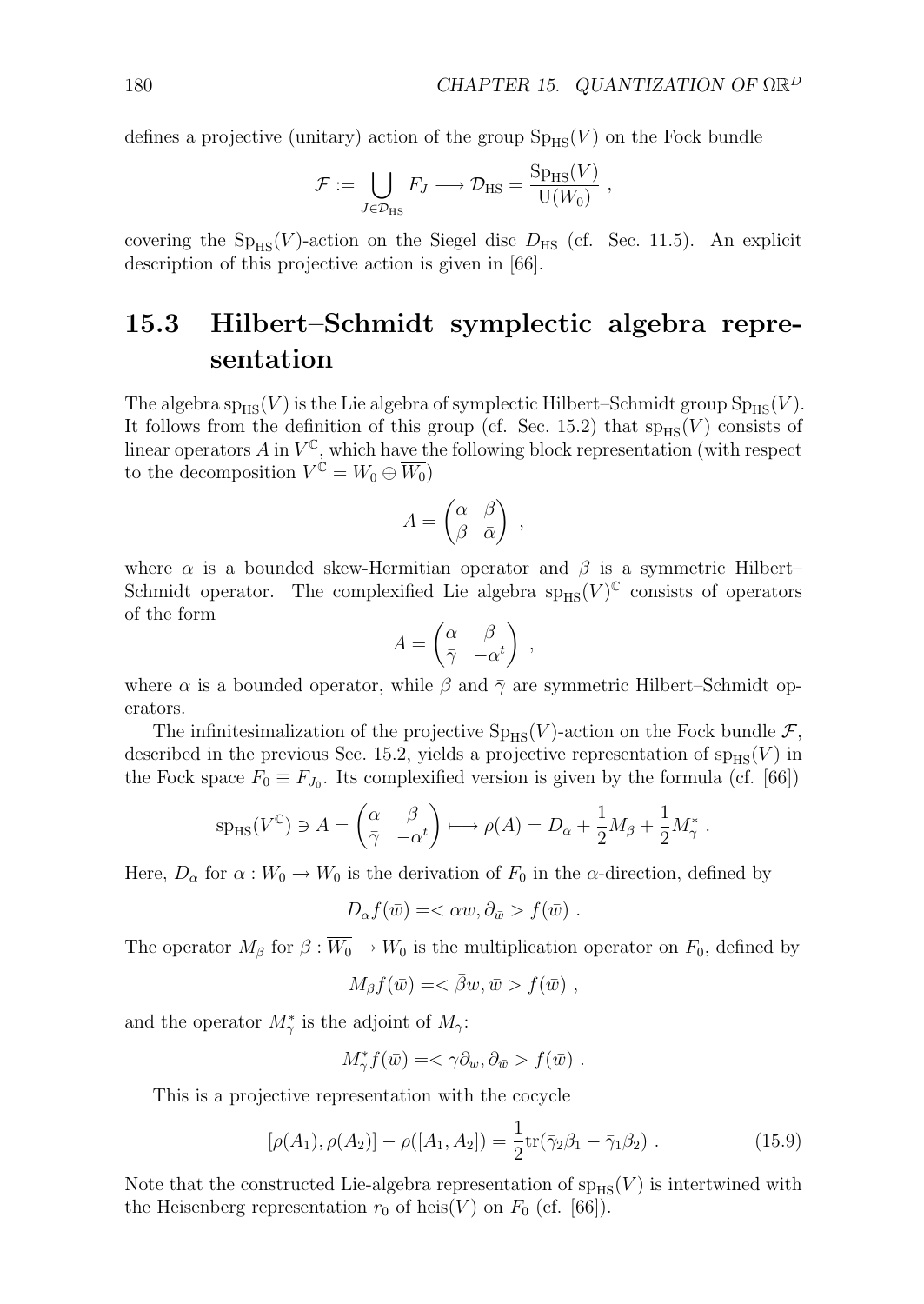### **15.4 Twistor interpretation**

#### **15.4.1 Twistor bundle**

Let us call a complex structure *J* on *V admissible*, if it can be obtained from a reference complex structure  $J_0$  by the action of the  $Sp_{HS}(V)$  group. Such structures are parameterized by points of the Siegel disc

$$
\mathcal{D}_{\rm HS} = {\rm Sp}_{\rm HS}(V)/{\rm U}(W_0) \ .
$$

The *twistor bundle*  $\pi$  :  $\mathcal{Z} \rightarrow V$  is, by definition, the vector bundle of admissible complex structures on *V*. Its fibre  $Z_x \cong \mathcal{D}_{\text{HS}}$  at  $x \in V$  is formed by the restrictions *J*<sup>*x*</sup> of admissible complex structures *J* to the tangent space  $T_xV$  ≃ *V*. The twistor bundle is a trivial bundle on *V* , and the admissible complex structures on *V* may be considered as its translation-invariant sections. In particular, we have a natural projection  $p : \mathcal{Z} \to \mathcal{D}_{\text{HS}}$ , assigning to a point  $z = (x, J_x)$  the translation-invariant complex structure  $J = J_x$  on *V*. The fibre  $p^{-1}(J)$  of this projection is identified with the space  $(V, J)$ , i.e. with the space V, provided with the complex structure *J*. The introduced maps may be united into the following *twistor diagram*

$$
\mathcal{Z} \xrightarrow{p} \mathcal{D}_{\text{HS}} \quad .
$$
  

$$
\pi \downarrow \qquad \qquad V
$$

The *twistor space Z* has a natural complex structure. To define it, consider a decomposition of the tangent bundle *TZ* into the direct sum

$$
TZ = V \oplus \mathcal{H} \tag{15.10}
$$

of the *vertical subbundle*  $V$ , identified with the tangent bundle to the fibres of  $\pi$ , and the *horizontal subbundle H*, identified with the tangent bundle to the fibres of *p*. The complex structure  $\mathcal{J}$  at  $z \in \mathcal{Z}$  is the direct sum

$$
\mathcal{J}_z = \mathcal{J}_z^v \oplus \mathcal{J}_z^h
$$

of the natural complex structure  $\mathcal{J}_z^v$  on the vertical space  $\mathcal{V}_z$ , identified (by  $p_*$ ) with the tangent space  $T_{p(z)}\mathcal{D}_{\text{HS}}$  to the Siegel disc  $\mathcal{D}_{\text{HS}}$ , and the complex structure  $\mathcal{J}_z^h = J_{\pi(z)}$  on the horizontal space  $\mathcal{H}_z$ , identified (by  $\pi_*$ ) with the tangent space  $T_{\pi(z)}V$ . Note that the map *p* is holomorphic with respect to the introduced complex structure (while  $\pi$  is not!).

We note that with respect to the decomposition (15.10) the Heisenberg group Heis( $V$ ) acts on the twistor space  $Z$  horizontally, preserving the fibres of  $p$ , and the symplectic group  $Sp_{HS}(V)$  acts on  $\mathcal Z$  vertically (this action is induced by the action of  $Sp_{HS}(V)$  on the Siegel disc  $\mathcal{D}_{HS}$ ).

### **15.4.2 Fock bundle**

The Fock space  $F_J = F(V, J)$  can be characterized in terms of the twistor diagram as the Fock space  $F(p^{-1}(J))$  of holomorphic functions on the fibre  $p^{-1}(J)$  (in variables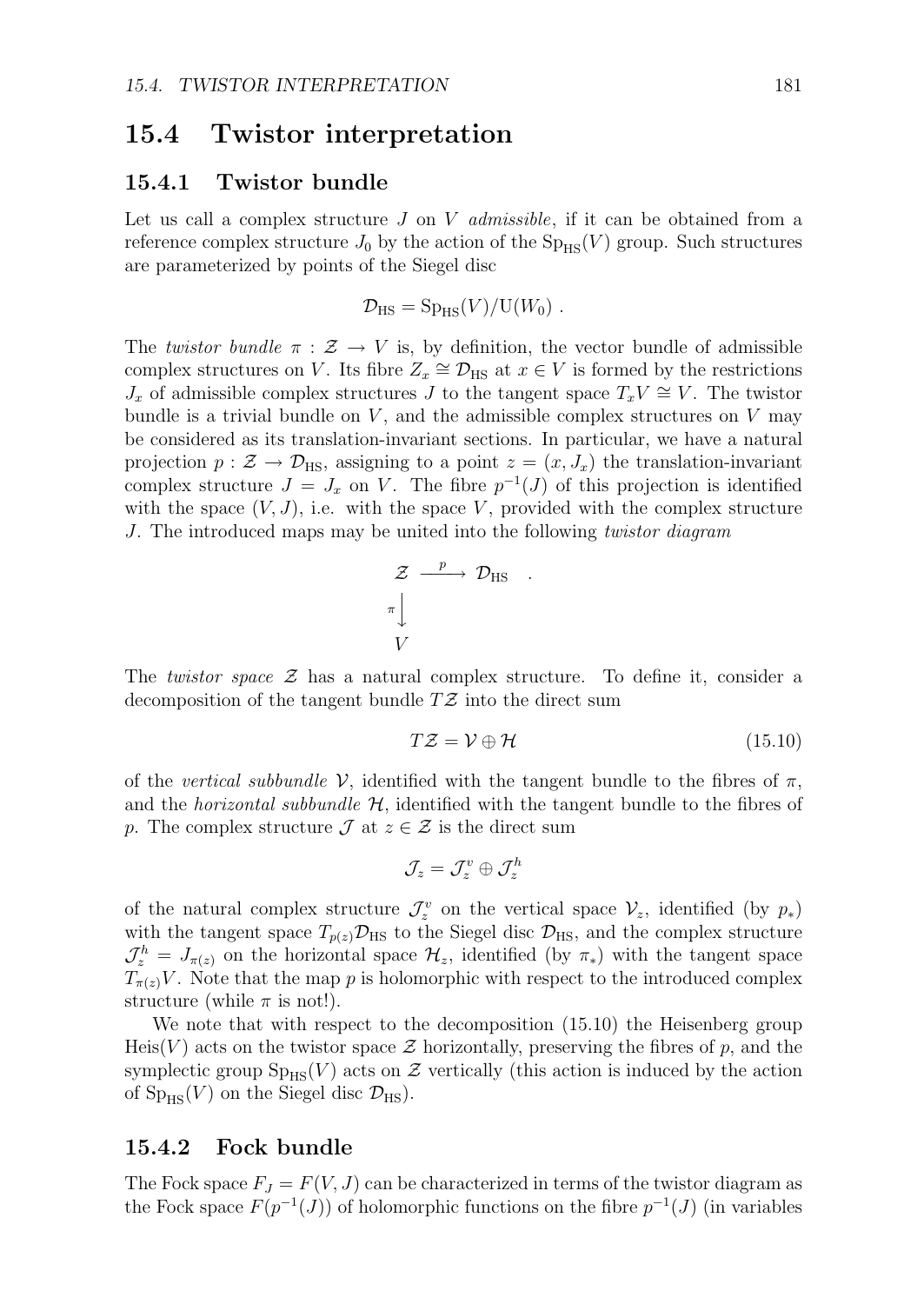$\overline{w} \in \overline{W}_J$  with respect to the complex structure on  $\mathcal{Z}$ , introduced above. The *Fock bundle*

$$
\mathcal{F} = \bigcup_{J \in \mathcal{D}_{\text{HS}}} F_J \longrightarrow \mathcal{D}_{\text{HS}}
$$

is a Hermitian holomorphic Hilbert-space bundle over  $\mathcal{D}_{\text{HS}}$ . Since  $\mathcal{D}_{\text{HS}}$  is contractible (even convex), it is trivial on  $\mathcal{D}_{\text{HS}}$ . Moreover, the holomorphic map  $U_J : F_0 \to F_J$ , defined in Sec. 15.2, establishes an explicit holomorphic trivialization of *F*. Note that the trivialization map  $U_J$ :  $F_0 \to F_J$  is equivariant with respect to the action of the  $Sp_{HS}(V)$  group.

In Sec. 15.3 a projective representation  $\rho$  of the Lie algebra sp<sub>HS</sub>(*V*) in the Fock space  $F_0$  was constructed. Using this representation, we can define a linear connection on the Fock bundle  $\mathcal{F}$ , whose curvature coincides with the cocycle of the representation *ρ*.

Using the description of the Lie algebra  $sp_{HS}(V)$ , given in Sec. 15.3, we can decompose it into the direct sum

$$
sp_{HS}(V) = \mathfrak{u}(W_0) \oplus \mathfrak{m} . \tag{15.11}
$$

Here,  $\mathfrak{u}(W_0)$  is the Lie algebra of the unitary group  $U(W_0)$ , identified with the set of matrices

$$
\begin{pmatrix} \alpha & 0 \\ 0 & -\alpha^t \end{pmatrix} ,
$$

where  $\alpha$  is a bounded skew-Hermitian operator. The linear subspace  $\mathfrak{m} \cong T_0 \mathcal{D}_{\text{HS}}$  is identified with the set of matrices

$$
\begin{pmatrix} 0 & \beta \\ \bar{\beta} & 0 \end{pmatrix} ,
$$

where  $\beta$  is a symmetric Hilbert–Schmidt operator. Note that the adjoint action of  $U(W_0)$  on sp<sub>HS</sub> $(V)$  preserves the subspace m.

According to the general theory of invariant connections (cf. [45], Ch. II.11), the decomposition (15.11) together with the projective representation  $\rho$  determine an  $Sp_{HS}(V)$ -invariant connection **A** on the Fock bundle *F* with the curvature, given by the cocycle of *ρ*.

The original quantization problem from Sec. 12.2 can be reformulated in twistor terms as follows: *construct a quantization Hilbert-space bundle*  $H \rightarrow \mathcal{D}_{HS}$  *together with a flat unitary connection on it*. The connection in this definition may be considered as an infinitesimal analogue of the BKS-operator from Sec. 14.4. In the next Sec. 15.5 we consider in more detail a relation between the twistor and Dirac quantizations of the system  $(V, \mathcal{A})$ , where  $\mathcal{A}$  is the semi-direct product of the Heisenberg algebra heis $(V)$  and the symplectic Hilbert–Schmidt algebra sp<sub>HS</sub> $(V)$ .

# **15.5 Quantization bundle**

In this Section we construct a quantization bundle  $H \rightarrow \mathcal{D}_{\text{HS}}$  over  $\mathcal{D}_{\text{HS}}$ . From finitedimensional considerations in Ch. 14, it is clear that a good candidate for  $H$  should be the Fock bundle of half-forms, which we are going to define next.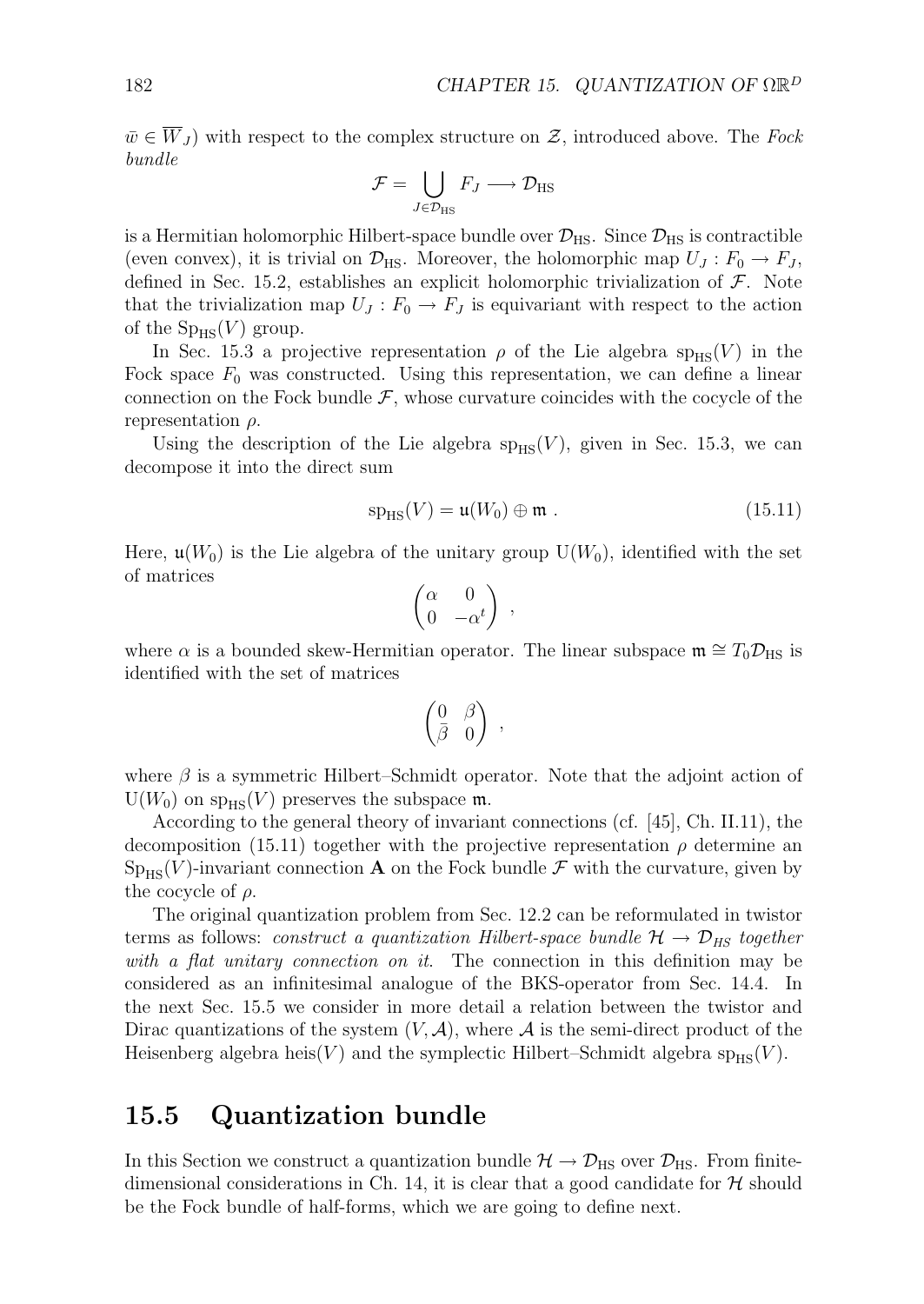### **15.5.1 Bundle of half-forms**

We define first a *bundle of half-forms*

$$
K^{-1/2} \longrightarrow \mathcal{D}_{\text{HS}}
$$

on the Siegel disc  $\mathcal{D}_{\text{HS}}$ .

Namely, consider on  $\mathcal{D}_{\text{HS}}$  the following analogue of the Poincaré metric:

$$
g_Z(\xi,\eta) = \text{tr}\left\{ (1 - \bar{Z}Z)^{-2} \xi \bar{\eta} \right\}
$$

 $\text{for } Z \in \mathcal{D}_{\text{HS}}, \xi, \eta \in T_Z^{1,0} \mathcal{D}_{\text{HS}} \cong E_{\text{HS}}.$  It is a correctly defined Kähler metric on  $\mathcal{D}_{\text{HS}}$ with Kähler potential  $K(Z, \bar{Z}) := -\text{tr} \log(1 - \bar{Z}Z)$ . Moreover, it is invariant under the action of the group  $Sp_{HS}(V)$  on the Siegel disc (cf. Sec. 11.4).

The canonical bundle  $K \to \mathcal{D}_{\text{HS}}$  is the restriction of the determinant bundle Det  $\rightarrow$  Gr<sub>HS</sub>(V), defined in Sec. 5.3, to the Siegel disc  $\mathcal{D}_{\text{HS}}$ . The metric *g* on  $\mathcal{D}_{\text{HS}}$ induces a Hermitian metric  $\tilde{g}$  on  $K$ , given by the formula

$$
\|(\lambda, Z)\|^2 = |\lambda|^2 \det(1 - \bar{Z}Z)^2 \tag{15.12}
$$

for  $\lambda \in \mathbb{C}, Z \in \mathcal{D}_{\text{HS}}.$ 

There is a natural action of a central extension  $Sp_{HS}(V)$  of symplectic group  $Sp_{HS}(V)$  on the canonical bundle K, covering the action of  $Sp_{HS}(V)$  on the Siegel disc  $\mathcal{D}_{\text{HS}}$ . If  $\tilde{A} \in \text{Sp}_{\text{HS}}(V)$  projects to

$$
A = \begin{pmatrix} a & b \\ \bar{b} & \bar{a} \end{pmatrix} \in \text{Sp}_{\text{HS}}(V) ,
$$

then  $\tilde{A}$  acts on  $K$  by the formula

$$
\tilde{A} \cdot (\lambda, Z) = (\lambda \det(1 + \bar{a}^{-1} \bar{b} Z)^2, A \cdot Z) ,
$$

where  $A \cdot Z = (aZ + b)(\overline{b}Z + \overline{a})^{-1}$ . The canonical connection on *K*, determined by the metric (15.12), is invariant under this  $Sp_{HS}(V)$ -action on *K*.

The anticanonical bundle  $K^{-1} \rightarrow \mathcal{D}_{\text{HS}}$  of  $\mathcal{D}_{\text{HS}}$  coincides with the restriction of the dual determinant bundle Det<sup>\*</sup>  $\rightarrow$  Gr<sub>HS</sub>(*V*), defined in Sec. 5.3, to  $\mathcal{D}_{\text{HS}}$ . Since the Siegel disc  $\mathcal{D}_{\text{HS}}$  is contractible, the anticanonical bundle  $K^{-1}$  has a square root  $K^{-1/2} \rightarrow \mathcal{D}_{\text{HS}}$ . The metric  $\tilde{g}$  on *K* induces a Hermitian metric on  $K^{-1/2}$ , given by the formula

$$
\|(\lambda, Z)\|^2 = |\lambda|^2 \det(1 - \bar{Z}Z)^{-1} . \tag{15.13}
$$

The group  $Sp_{HS}(V)$  acts on  $K^{-1/2}$  by the formula

$$
\tilde{A} \cdot (\lambda, Z) = (\lambda \det(1 + \bar{a}^{-1} \bar{b} Z)^{-1}, A \cdot Z) .
$$

The canonical connection **B** on  $K^{-1/2} \rightarrow \mathcal{D}_{\text{HS}}$ , generated by Hermitian metric (15.13), is invariant under the action of  $Sp_{HS}(V)$  on  $K^{-1/2}$ .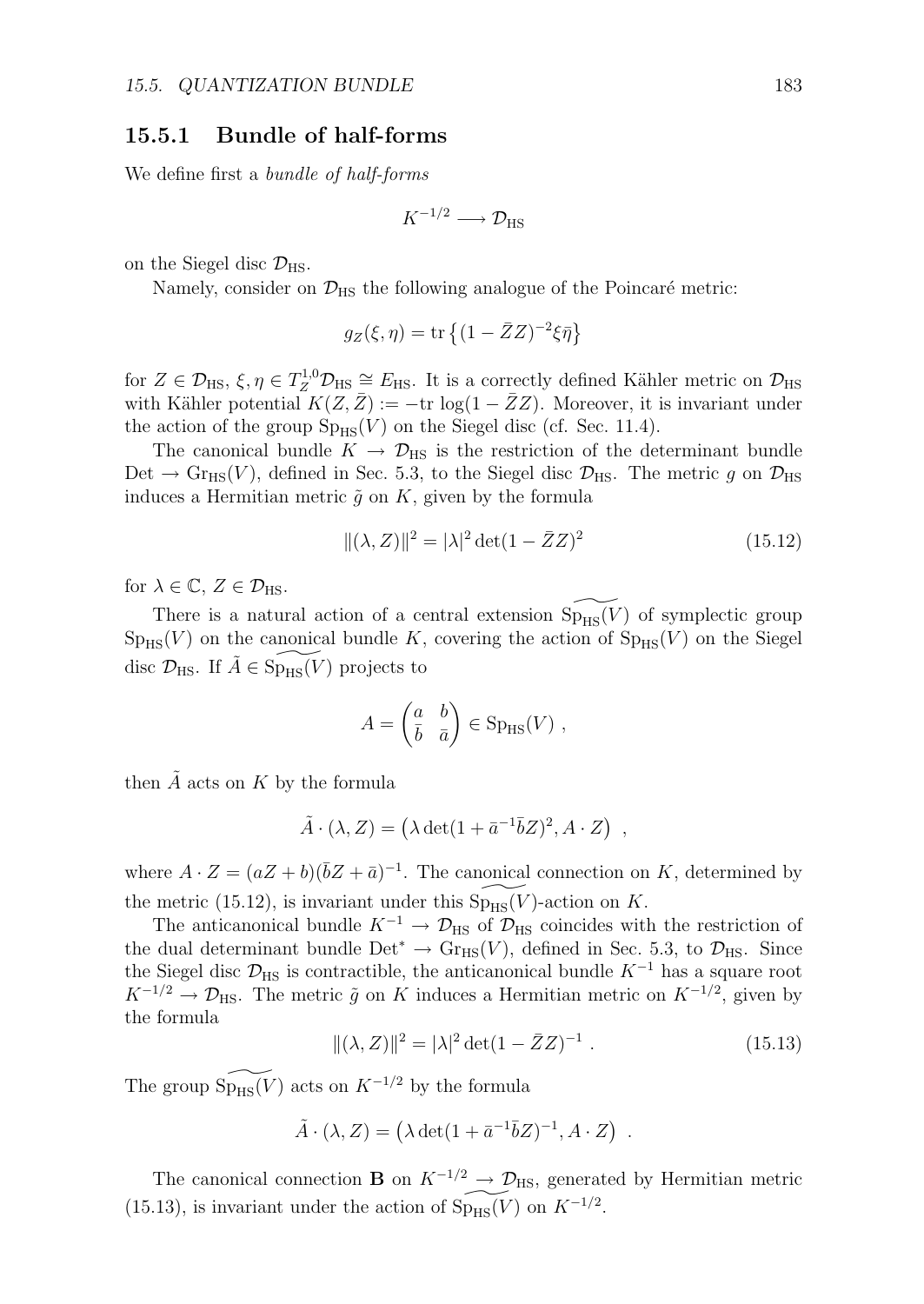### **15.5.2 Quantization bundle**

By definition, the *quantization bundle H* coincides with the *Fock bundle of halfforms* on  $\mathcal{D}_{\text{HS}}$ , given by the tensor product of the Fock bundle  $\mathcal F$  and the bundle of half-forms *K<sup>−</sup>*1*/*<sup>2</sup>:

$$
\mathcal{H}:=\mathcal{F}\otimes K^{-1/2}\longrightarrow \mathcal{D}_{\text{HS}}\ .
$$

We provide it with the tensor product connection

$$
\mathbf{C}:=\mathbf{A}\otimes 1+1\otimes \mathbf{B} \ .
$$

### **15.6 Twistor quantization of the loop space** ΩR*<sup>d</sup>*

In this Section we apply the construction of quantization bundle, described in Sec. 15.5, to the original system  $(\Omega \mathbb{R}^d, \mathcal{A}_d)$ . As in Sec. 9.2, we can embed the phase space  $\Omega \mathbb{R}^d$  into the Sobolev space  $V^d$  of half-differentiable loops in  $\mathbb{R}^d$ . The space  $V^d$  coincides with the Sobolev space of half-differentiable vector-functions  $S^1 \to \mathbb{R}^d$ , defined in the same way, as its scalar analogue *V* (cf. also [17], Sec. VI.5.1). The embedding of  $\Omega \mathbb{R}^d$  into  $V^d$  realizes the loop algebra  $L \mathbb{R}^d$  as a subalgebra of the Heisenberg algebra heis $(V^d)$  and the Lie algebra  $Vect(S^1)$  as a subalgebra of the symplectic Lie algebra  $\text{sp}_{\text{HS}}(V^d)$ . Moreover, under the above embedding the diffeomorphism group  $Diff_{+}(S^{1})$  is realized as a subgroup of  $Sp_{HS}(V^{d})$ . We have also, according to Sec. 11.5, a holomorphic embedding

$$
S = \text{Diff}_{+}(S^1)/\text{M\"ob}(S^1) \hookrightarrow \text{Sp}_{\text{HS}}(V^d)/\text{U}(W^d_+) = \mathcal{D}_{\text{HS}}
$$

of the space  $S$  into the Siegel disc  $\mathcal{D}_{\text{HS}}$ .

Denote by

$$
\mathcal{F} \longrightarrow \mathcal{S}
$$

the Fock bundle over *S*, obtained from the Fock bundle  $\mathcal{F} \to \mathcal{D}_{\text{HS}}$  by restricting it to *S*. We still have the Heisenberg representations

$$
r_J: L\overline{\mathbb{R}^d} \longrightarrow \text{End}^*F_J
$$

for  $J \in \mathcal{S}$ , defined by the same formulas, as in Sec. 15.1. The projective  $Sp_{HS}(V^d)$ action on the Fock bundle yields a projective Diff<sub>+</sub>( $S<sup>1</sup>$ )-action on  $\mathcal{F} \to \mathcal{S}$ . This action of  $\text{Diff}_+(S^1)$  on  $\mathcal{F} \to \mathcal{S}$  was constructed in [27]. Its infinitesimal version is a projective representation

$$
\rho : \text{Vect}(S^1) \longrightarrow \text{End}^*F_0 .
$$

It can be described explicitly in terms of the basis  ${e_n}$  of the complexified algebra Vect<sup> $\mathbb{C}(S^1)$  (cf. Sec. 2.2).</sup>

Denote by

$$
L_n := \rho(e_n)
$$

the operators in  $F_0$ , corresponding to the basis elements of Vect<sup>C</sup>( $S^1$ ). They are called otherwise the *Virasoro operators* and can be computed explicitly, using the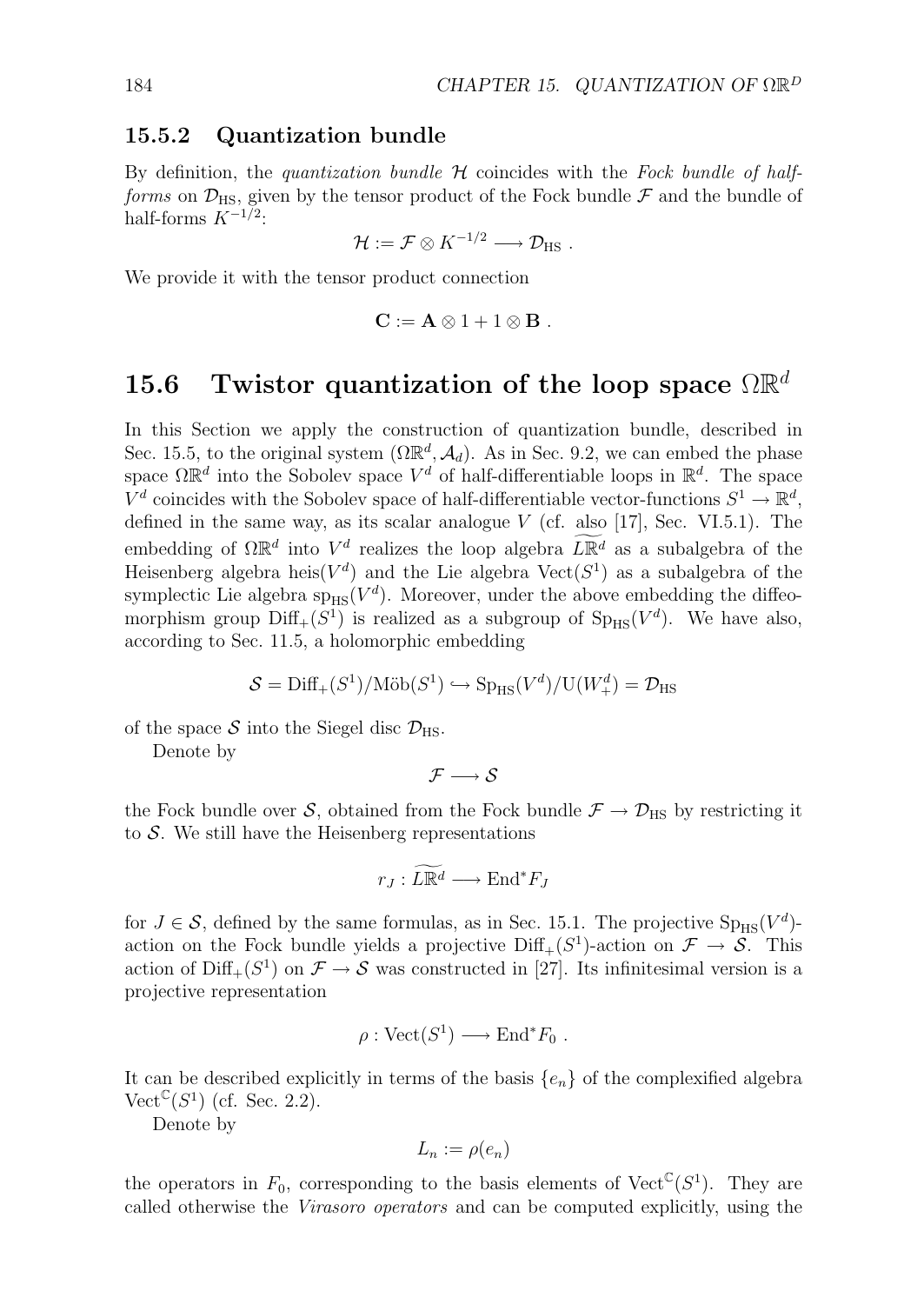formulas, given in Sec. 15.3. The cocycle of representation  $\rho$  in the basis  $\{e_n\}$  is equal to  $(cf. [14])$ 

$$
[\rho(e_m), \rho(e_n)] - \rho([e_m, e_n]) = \frac{d}{12}(m^3 - m)\delta_{m, -n}.
$$
 (15.14)

This cocycle coincides with the curvature of the connection **A** on the Fock bundle  $\mathcal{F} \rightarrow \mathcal{S}$ , defined in Sec. 15.4.2.

Consider the anticanonical bundle  $K^{-1/2} \rightarrow S$ , obtained by the restriction of the bundle  $K^{-1/2} \rightarrow \mathcal{D}_{\text{HS}}$  (cf. Sec. 15.5.1) to *S*. The curvature of the canonical connection **B** on  $K^{-1/2} \to S$  in the basis  $\{e_n\}$  was computed in [13]. It is equal to

$$
R_{\mathbf{B}}(e_m, e_n) = -\frac{26}{12}(m^3 - m)\delta_{m,-n} .
$$
 (15.15)

We define the quantization bundle, as in Sec. 15.5.2, to be the Fock bundle of half-forms

$$
\mathcal{H} := \mathcal{F} \otimes K^{-1/2} \longrightarrow \mathcal{S}
$$

and provide it with the tensor product connection

$$
\mathbf{C}:=\mathbf{A}\otimes 1+1\otimes \mathbf{B} \ .
$$

The curvature of **C** is equal to the sum of the curvatures of connections **A** and **B**, i.e.

$$
R_{\mathbf{C}}(e_m, e_n) = \frac{d - 26}{12}(m^3 - m)\delta_{m, -n} . \tag{15.16}
$$

It vanishes precisely, when  $d = 26$ . For this dimension our system  $(\Omega \mathbb{R}^d, \mathcal{A}_d)$ , where the algebra of observables  $\mathcal{A}_d$  is the semi-direct product of the loop algebra  $L\mathbb{R}^d$  and  $Vect(S<sup>1</sup>)$ , admits the twistor quantization.

To derive from an obtained solution of the twistor quantization problem a solution of the original quantization problem , i.e. a representation of the algebra of observables  $A_d$  in the Fock space of half-forms  $H_0 = F_0 \otimes K_0^{-1/2}$ , identified with the fibre of the quantization bundle at the origin  $o \in \mathcal{S}$ , we should proceed along the same lines, as in the BKS-quantization method in Sec. 14.5. Namely, the representations of the Heisenberg algebra in the fibres of the Fock bundle  $\mathcal F$  extend to representations in the fibres of the quantization bundle  $H$ . The group  $\text{Diff}_+(S^1)$ acts projectively on the bundle  $H$  and this action intertwines with representations of the Heisenberg algebra in the fibres. The Kostant–Souriau operators *Ln*, corresponding to the basis elements of the algebra  $Vect(S^1)$ , do not preserve, in general, the spaces  $F_0$  and  $H_0$ , since the symplectic diffeomorphisms  $\varphi^t$ , corresponding to  $L_n$ , transform the spaces  $F_0$  and  $H_0$  into the spaces  $F_t$  and  $H_t$ , associated with the complex structure  $J^t = \varphi_*^t \circ J^0 \circ (\varphi_*^t)^{-1}$ . However, by integrating the flat Hermitian connection on the quantization bundle  $H$ , one can construct a unitary operator  $U_t$ , identifying  $\mathcal{H}_t$  with  $\mathcal{H}_0$ . The composition  $U_t \circ L_n$  acts now in  $\mathcal{H}_0$ , and, after the differentiation, yields the required representation of the algebra  $Vect(S^1)$  in  $\mathcal{H}_0$ .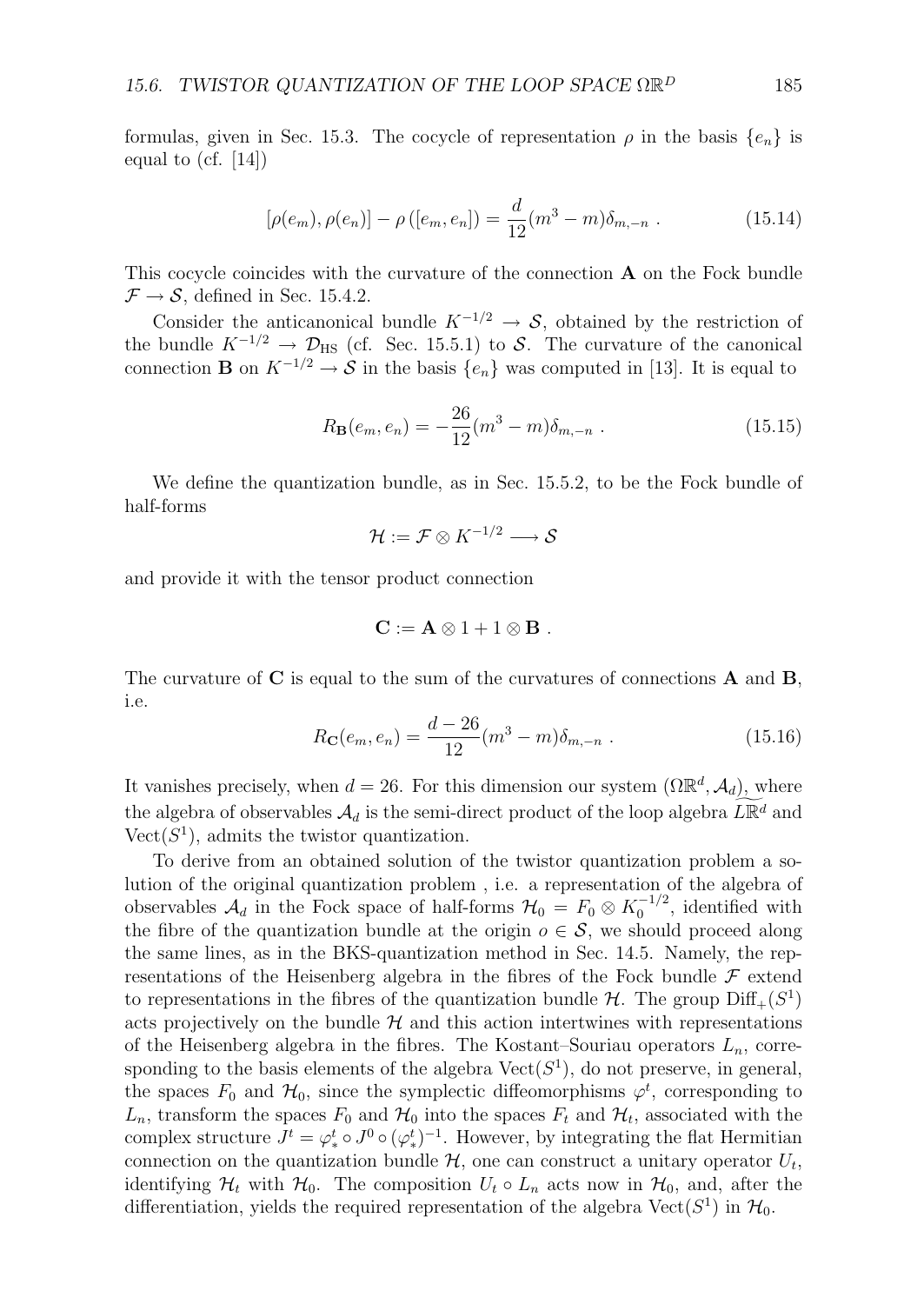# 15.7 Quantization of the universal Teichmüller **space**

In the previous Section we have defined the Fock bundle

$$
\mathcal{F} \longrightarrow \mathcal{S}
$$

over the smooth part  $S = \text{Diff}_+(S^1)/\text{M\"ob}(S^1)$  of the universal Teichmüller space  $\mathcal{T} = \text{QS}(S^1)/\text{M\"ob}(S^1)$ . This bundle is provided with a projective action of the diffeomorphism group  $\text{Diff}_+(S^1)$ , covering the natural action of  $\text{Diff}_+(S^1)$  on the base *S*. The infinitesimal version of this action yields a projective representation of the Lie algebra  $Vect(S^1)$  in the Fock space  $\mathcal{H}_0$ . We can consider this construction as a geometric quantization of the phase space  $S$  with the algebra of observables, given by the Virasoro algebra vir, the quantization being given by the projective representation of Vect( $S^1$ ) in  $\mathcal{H}_0$ . As we have pointed out in Sec. 15.6 it can be obtained by restriction to  $S$  of the analogous construction over the Hilbert–Schmidt Siegel disc  $\mathcal{D}_{\text{HS}} = \text{Sp}_{\text{HS}}(V)/\text{U}(W_+)$ . Recall that in Subsec. 15.4.2 we have constructed the Fock bundle

$$
\mathcal{F}\longrightarrow \mathcal{D}_{\text{HS}}
$$

over  $\mathcal{D}_{\text{HS}}$ , provided with the projective action of the symplectic group  $Sp_{\text{HS}}(V)$ , covering the natural action of  $Sp_{HS}(V)$  on  $\mathcal{D}_{HS}$ . The infinitesimal version of this action yielded the projective representation of the symplectic algebra  $sp_{HS}(V)$  in the Fock space  $\mathcal{H}_0$ , described in Sec. 15.3. This construction may be considered as a geometric quantization of the phase space  $\mathcal{D}_{\rm HS} = {\rm Sp}_{\rm HS}(V)/U(W_+)$  with the algebra of observables, given by a central extension of the Lie algebra  $sp_{HS}(V)$ , the quantization being given by the projective representation of  $sp_{HS}(V)$  in  $\mathcal{H}_0$ .

Unfortunately, the described quantization procedure does not apply to the whole universal Teichmüller space  $\mathcal{T} = \text{QS}(S^1)/\text{M\"ob}(S^1)$ . According to Prop. 25 from Sec. 11.4, we can still embed this space into the infinite-dimensional Siegel disc  $\mathcal{D} = \text{Sp}(V)/\text{U}(W_+),$  but we cannot construct a Fock bundle over  $\mathcal{D} = \text{Sp}(V)/\text{U}(W_+)$ with a projective action of the whole symplectic group  $Sp(V)$ . The reason is that, according to the theorem of Shale (cf. Sec. 15.2), it is possible only for the Hilbert– Schmidt symplectic subgroup  $Sp_{HS}(V)$  of  $Sp(V)$ . So one should look for another approach to the quantization of universal Teichmüller space  $\mathcal{T} = \text{QS}(S^1)/\text{M\"ob}(S^1)$ . It seems that a natural way to do that is to use the quantized calculus of A.Connes and D.Sullivan. We now present briefly the idea of this approach in application to our problem, borrowed from Ch.IV of the Connes' book [16].

Recall that in Dirac's approach (cf. Sec. 12.2), we quantize a classical system  $(M, \mathcal{A})$ , consisting of the phase space M, which is a symplectic manifold, and the algebra of observables *A*, which is a Poisson Lie algebra, consisting of smooth functions on *M*. The quantization of this system is given by a representation  $\pi$  of  $\mathcal A$  in a Hilbert space *H*, sending the Poisson bracket  $\{f, g\}$  of two functions  $f, g \in \mathcal{A}$  into the commutator  $[\pi(f), \pi(g)]$  (times  $1/i$ ) of the corresponding operators. In Connes' approach the algebra of observables  $A$  is an associative involutive algebra, provided with an exterior differential *d*. Its quantization is, by definition, a representation of *A* in *H*, sending the differential *df* of a function  $f \in A$  into the commutator  $[S, \pi(f)]$  of the operator  $\pi(f)$  with a symmetry operator *S*, which is self-adjoint and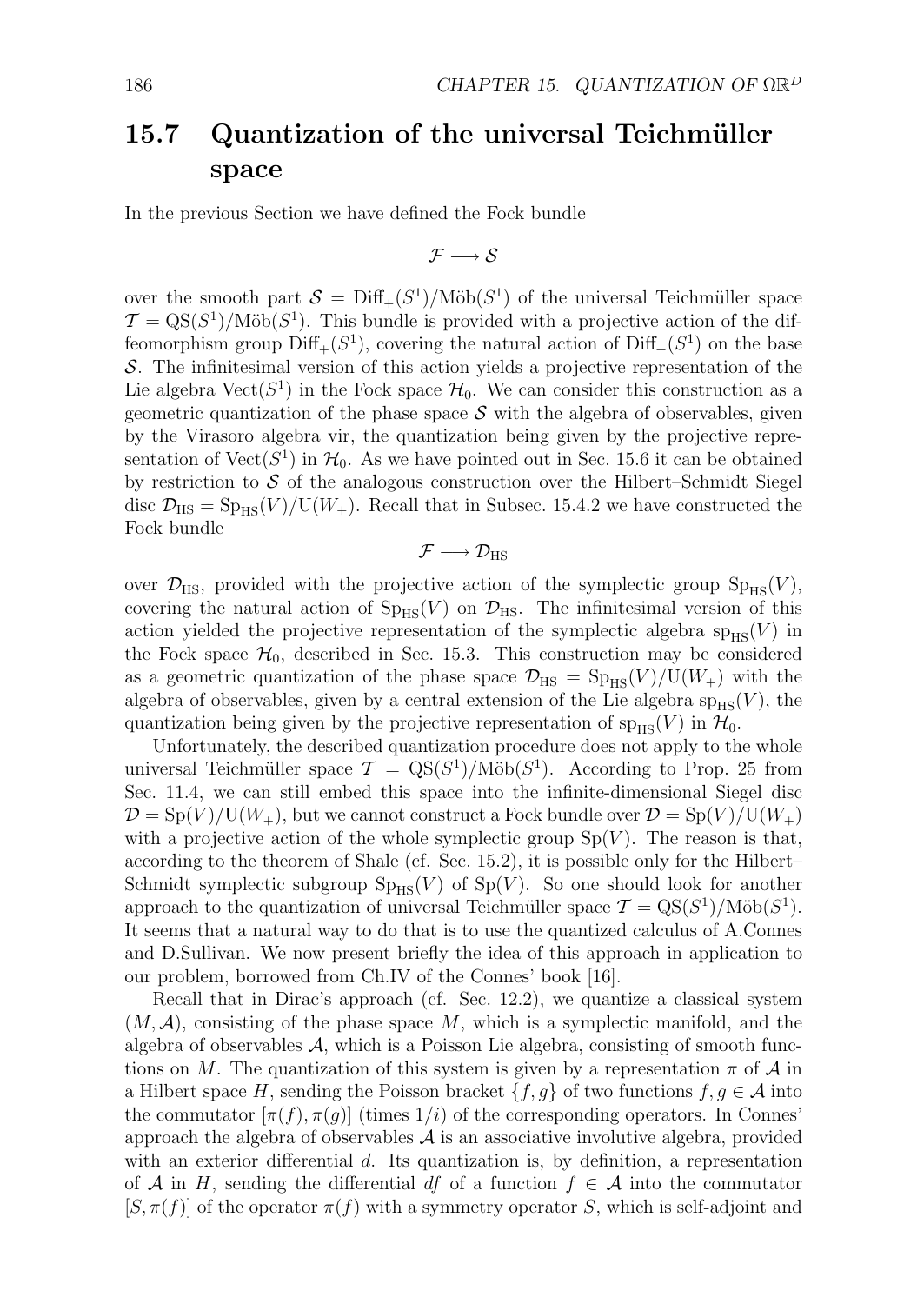of square 1. We can reformulate the notion of Connes quantization also in terms of Lie algebras. For that recall that a *derivation* of the algebra  $\mathfrak{A}$  is a linear map of  $\mathfrak{A}$ into itself, satisfying the Leibnitz rule. Derivations of  $\mathfrak A$  form a Lie algebra Der( $\mathfrak A$ ) and Connes quantization of the algebra of observables  $\mathfrak A$  is given in these terms by a representation of the Lie algebra  $Der(\mathfrak{A})$  in the Lie algebra  $End H$ .

If the algebra of observables *A* consists of smooth functions on the phase manifold *M*, this new formulation is essentially equivalent to that of Dirac. Indeed, the differential *df* of an observable  $f \in \mathcal{A}$  is symplectically dual to the Hamiltonian vector field  $X_f$ , so we can reproduce the Poisson Lie algebra from the associative algebra with the exterior differential. On the other hand, a symmetry operator *S* on the polarized quantization space  $H = H_+ \oplus H_-$  is given by the rule:  $S = \pm I$  on  $H_{\pm}$ . (By this reason we do not make difference between the symmetry and complex structure operators.) But in the case, when  $A$  contains non-smooth functions, the Dirac definition does not work, while Connes quantization still makes sense, as we shall demonstrate on examples below.

Consider an example, in which *A* coincides with the algebra  $L^{\infty}(S^1)$  of bounded functions on the circle  $S^1$ . Any function  $f \in \mathcal{A}$  defines a bounded multiplication operator in the Hilbert space  $H = L^2(S^1)$ :

$$
M_f: v \in H \longmapsto fv \in H.
$$

The operator *S* in this case is given by the Hilbert transform  $S: L^2(S^1) \to L^2(S^1)$ . The differential of a general function  $f \in \mathcal{A}$  is not defined in the classical sense, but we can still consider its quantum analogue by setting

$$
d^q f := [S, M_f].
$$

The correspondence between functions  $f \in \mathcal{A}$  and operators  $M_f$  on *H* has the following remarkable properties (cf. [64]):

- 1. The differential  $d^q f$  is a finite rank operator if and only if f is a rational function.
- 2. The differential  $d^q f$  is a compact operator if and only if the function  $f$  has a vanishing mean oscillation.
- 3. The differential  $d^q f$  is a bounded operator if and only if the function  $f$  has a bounded mean oscillation.

This list may be supplemented by further function-theoretic properties of functions in  $A$ , which have nice operator-theoretic characterizations (cf. [16], Ch.IV).

How this idea can be applied to the quantization of the universal Teichmüller space  $\mathcal{T} = \text{QS}(S^1)/\text{M\"ob}(S^1)$ ? Let us switch for convenience from  $S^1$  to the real line R, so that *T* will be identified with the space  $\mathrm{QS}(\mathbb{R})/\mathrm{M\ddot{o}b}(\mathbb{R})$  of normalized quasisymmetric homeomorphisms of R. Our main Sobolev space  $H^{1/2}(\mathbb{R}) := H^{1/2}(\mathbb{R}, \mathbb{R})$ of half-differentiable functions on the real line  $\mathbb R$  has a simple description in terms of the quantum differential. Namely, the symmetry operator *S* is again given by the Hilbert transform

$$
(Sf)(s) = \frac{1}{\pi i} \text{ P.V.} \int \frac{f(t)}{s - t} dt , \quad f \in L^{2}(\mathbb{R}) ,
$$
 (15.17)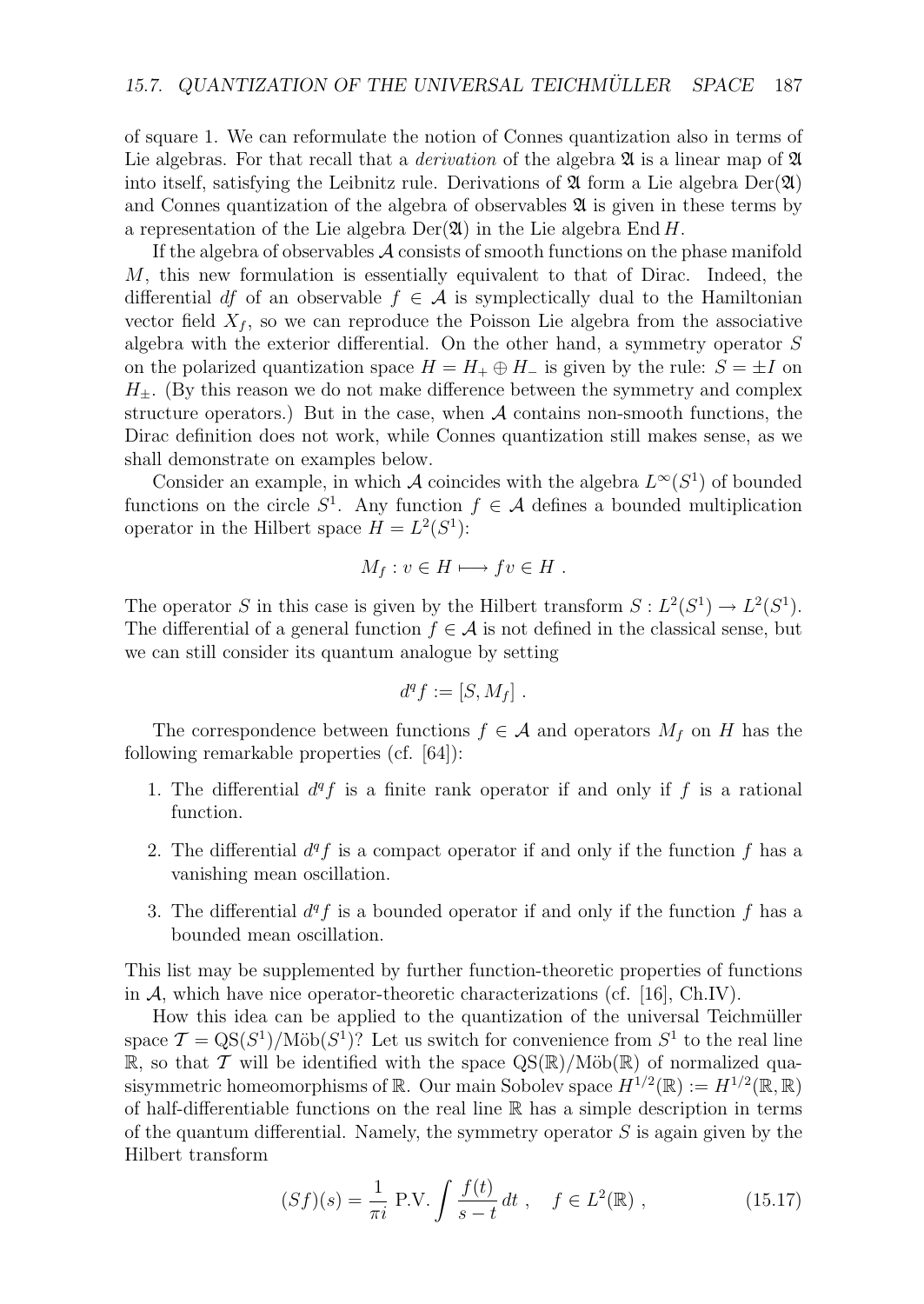where the integral is taken in the principal value sense.

The quantum differential  $d^q f = [S, M_f]$  of a function  $f \in L^{\infty}(\mathbb{R})$  is an operator on  $L^2(\mathbb{R})$ , given by

$$
(dq f)v(s) = \frac{1}{\pi i} \int k(s, t)v(t) dt
$$
\n(15.18)

with the kernel, equal to

$$
k(s,t) = \frac{f(s) - f(t)}{s - t}, \quad s, t \in \mathbb{R}.
$$

Note that the quasiclassical limit of this operator, defined by taking the value of the kernel on the diagonal, i.e. for  $s \to t$ , coincides with the multiplication operator  $v \mapsto f'v$ , and the quantization means in this case the replacement of the derivative by its finite-difference analogue.

Then  $f \in H^{1/2}(\mathbb{R})$  *if and only if its quantum differential*  $d^q f$  *is a Hilbert–Schmidt operator on*  $L^2(\mathbb{R})$ ; moreover, the Hilbert–Schmidt norm of  $d^q f$  coincides with the  $H^{1/2}(\mathbb{R})$ -norm of *f* (cf. [58], Prop. 6.1).

As in Sec. 11.4 we can define a natural action of the group  $\mathrm{QS}(\mathbb{R})$  of quasisymmetric homeomorphisms on the Sobolev space  $H_R = H^{1/2}(\mathbb{R})$  by change of a variable. However, this action does admit the differentiation so there is no classical Lie algebra, associated with the group  $\text{QS}(\mathbb{R})$ , or, in other words, there is no classical algebra of observables, associated with *T* . (The situation is similar to the one, considered in the example above.) We shall construct a quantum algebra of observables, associated with *T* .

The quantum infinitesimal version of  $QS(\mathbb{R})$ -action on  $H_R$  is given by the integral operator  $d^q f$ , defined by formula (15.18). We extend this operator  $d^q f$  to the Fock space  $F_0$  by defining it first on elements of the basis (15.2) of  $F_0$  with the help of Leibnitz rule, and then extending to the whole symmetric algebra  $S(W_0)$  by linearity. The completion of the obtained operator yields an operator  $d^q f$  on  $F_0$ . The operators  $d^q f$  with  $f \in \text{QS}(\mathbb{R})$ , constructed in this way, generate a *quantum* Lie algebra  $Der^q(QS)$ , associated with *T*. We consider it as a quantum Lie algebra of observables, associated with *T* . We can also consider the constructed Lie algebra Der<sup>q</sup>(QS) as a replacement of the (non-existing) classical Lie algebra of the group  $QS(\mathbb{R})$ .,

Compare now the main steps of Connes quantization of  $\mathcal T$  with the analogous steps in Dirac quantization of  $\mathcal{D}_{\text{HS}}$  (returning again to the case of  $S^1$ ).

In the case of  $\mathcal{D}_{\text{HS}}$ :

- 1. we start with the  $Sp_{HS}(V)$ -action on  $\mathcal{D}_{HS}$ ;
- 2. then, using Shale theorem, extend this action to a projective unitary action of  $Sp_{HS}(V)$  on Fock spaces  $F(V, J)$ ;
- 3. an infinitesimal version of this action yields a projective unitary representation of symplectic Lie algebra  $sp_{HS}(V)$  in the Fock space  $F_0$ .

In the case of *T* :

1. we have an action of  $QS(S^1)$  on the space *V*; however, in contrast with Dirac quantization of  $\mathcal{D}_{\text{HS}}$ , the step (2) in case of  $\mathcal T$  is impossible, since by Shale theorem we cannot extend the action of  $QS(S^1)$  to Fock spaces  $F(V, S)$ ;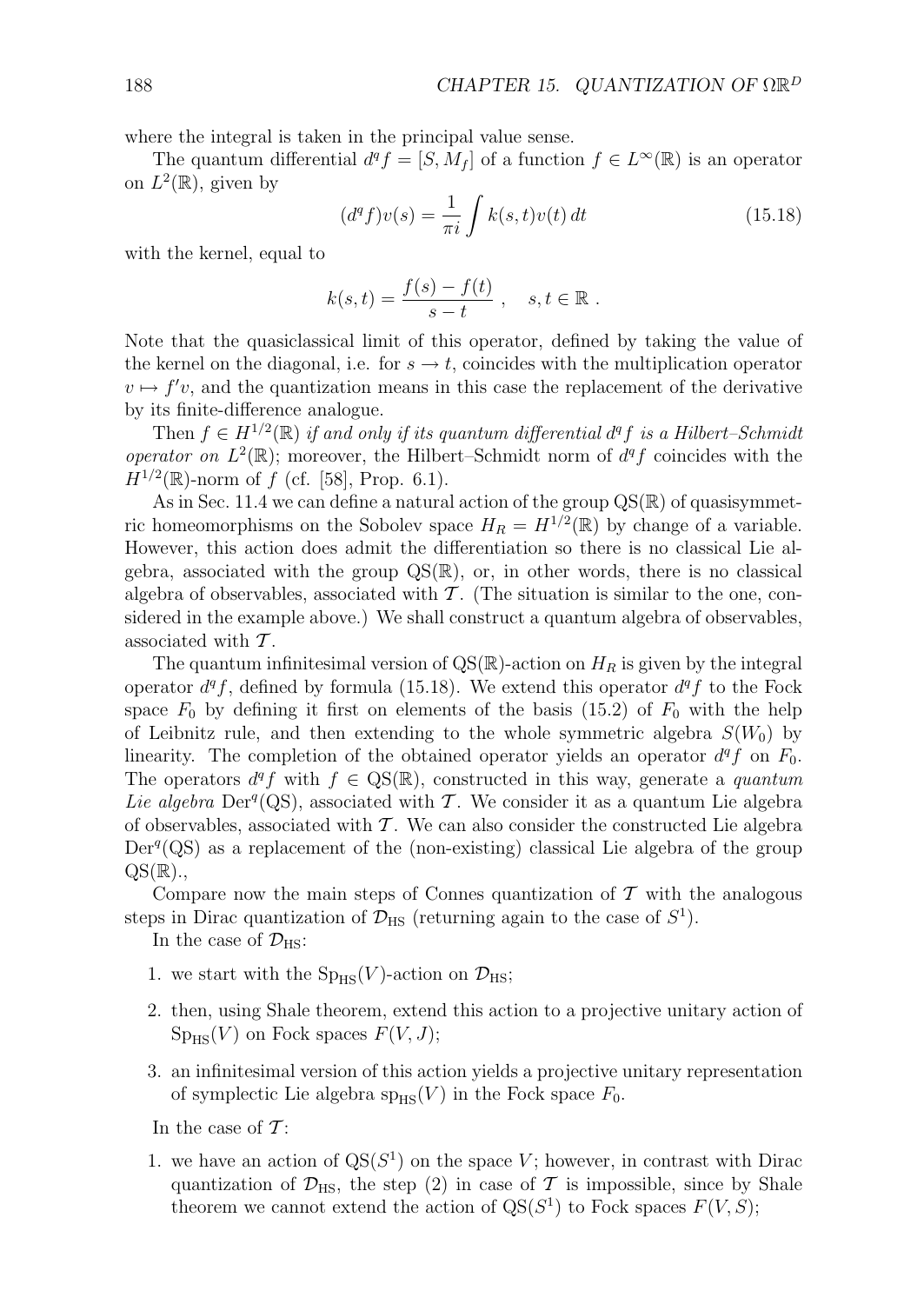- 2. we define instead a quantized infinitesimal action of  $QS(S^1)$  on *V*, given by quantum differentials  $d^q f$ ;
- 3. extending operators  $d^q f$  to the Fock space  $F_0$ , we obtain a quantum Lie algebra Der<sup>q</sup>(QS), generated by extended operators  $d^q f$  on  $F_0$ .

So, the Connes quantization of the universal Teichmüller space  $\mathcal T$  consists of two steps:

- 1. The first step ("the first quantization") is the construction of quantized infinitesimal QS( $S^1$ )-action on *V*, given by quantum differentials  $d^q f$  with  $f \in$  $QS(S^1)$ .
- 2. The second step ("the second quantization") is the extension of quantum differentials  $d^q f$  to the Fock space  $F_0$ . The extended operators  $d^q f$  with  $f \in \text{QS}(S^1)$ generate the quantum algebra of observables  $Der^q(QS)$ , associated with  $\mathcal T$ .

Note that the correspondence principle for the constructed Connes quantization of  $\mathcal T$  means that this quantization, being restricted to  $\mathcal S$ , coincides with Dirac quantization of *S*.

# **Bibliographic comments**

In Sec. 15.1 we have collected well known facts about the Fock spaces and Heisenberg representations. They can be found in a number of books and papers, starting from Berezin's book [7]. In Sec. 15.2 we study the projective action of the Hilbert–Schmidt symplectic group on Fock spaces. This study was initiated by Shale [69] (cf. also [66, 65, 75]). The projective representation of the Hilbert–Schmidt symplectic algebra in the Fock space was computed by Segal [66]. The Section 15.4, devoted to the twistor interpretation of our construction, is based on [63, 17]. The twistor quantization of the loop space  $\Omega \mathbb{R}^d$  was initiated by Bowick–Rajeev [14]. In particular, they have found in [14] that the twistor quantization problem for  $\Omega \mathbb{R}^d$  can be solved in the critical dimension  $d = 26$ . The last Section 15.7 is based mainly on the paper [67].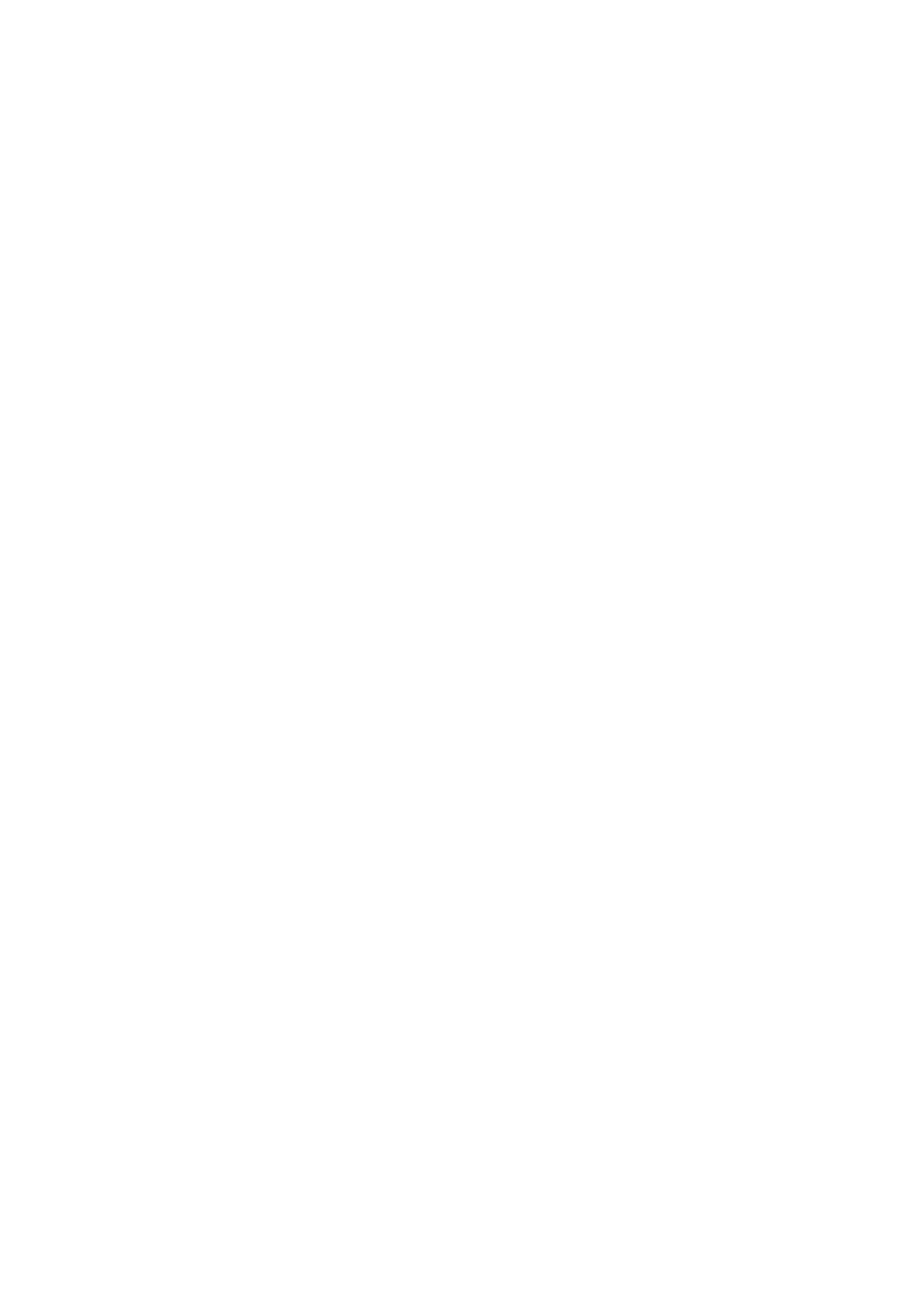# **Chapter 16 Quantization of the loop space**  $\Omega_T G$

In this Chapter we solve the geometric quantization problem for the phase space, represented by the Kähler-Frechet manifold  $\Omega_T G$ . The role of the algebra of observables *A* is played by the Lie algebra  $L\mathfrak{g} \rtimes \text{vir}$ , an extension of the Lie algebra  $L\mathfrak{g} \rtimes \text{Vect}(S^1)$ .<br>The latter is the Lie algebra of the Freehet Lie group  $LC \cup \text{Diff} (C^1)$ , the seni-direct The latter is the Lie algebra of the Frechet Lie group  $LG \rtimes \text{Diff}_+(S^1)$ , the semi-direct product of the loop group  $LG$  and the diffeomorphism group  $\text{Diff}_+(S^1)$  of the circle.

In the most part of this Chapter we assume that *G* is a simply connected and simple Lie group.

# **16.1 Representations of loop algebras**

In the loop space case the role of the Heisenberg algebra and its Heisenberg representation from Ch. 15 is played by central extensions  $L\mathfrak{g}$  of the loop algebras  $L\mathfrak{g}$ and its lowest weight representations.

### **16.1.1 Affine algebras**

The *S*<sup>1</sup>-action plays a central role in the representation theory of the loop algebras and groups. To take care of this action, it is convenient to extend the loop algebra *L*g to the *extended loop algebra*  $\mathbb{C} \oplus L$ g, the generator of U(1)-action being denoted by  $e_0$  in accordance with Sec. 10.1. In the same way we extend the loop group  $LG$ to the *extended loop group*  $U(1) \times LG$  by taking the semi-direct product of *LG* with the circle group  $S^1 \equiv U(1)$ .

Suppose that  $\mathfrak{g}_{\mathbb{C}}$  is a complex simple Lie algebra and fix a Cartan subalgebra  $\mathfrak{h}_{\mathbb{C}}$ in  $\mathfrak{g}_\mathbb{C}$ . The corresponding *root decomposition* of the extended Lie algebra  $\mathbb{C}e_0 \oplus L\mathfrak{g}_\mathbb{C}$ with respect to the Cartan subalgebra  $\mathbb{C}e_0 \oplus \mathfrak{h}_\mathbb{C}$  has the form

$$
\mathbb{C}e_0 \oplus L\mathfrak{g}_{\mathbb{C}} = \mathbb{C}e_0 \oplus \left[\bigoplus_{n \in \mathbb{Z}} \mathfrak{h}_{\mathbb{C}} z^n\right] \oplus \left[\bigoplus_{(n,\alpha)} \mathfrak{g}_{\alpha} z^n\right],\tag{16.1}
$$

where  $\mathfrak{g}_{\alpha}$  are the root subspaces of the Lie algebra  $\mathfrak{g}_{\mathbb{C}}$ . The pairs  $a = (n, \alpha)$ , where  $n \in \mathbb{Z}$  and  $\alpha$  is a root of  $\mathfrak{g}_\mathbb{C}$  with respect to  $\mathfrak{h}_\mathbb{C}$ , are called the *roots* of the algebra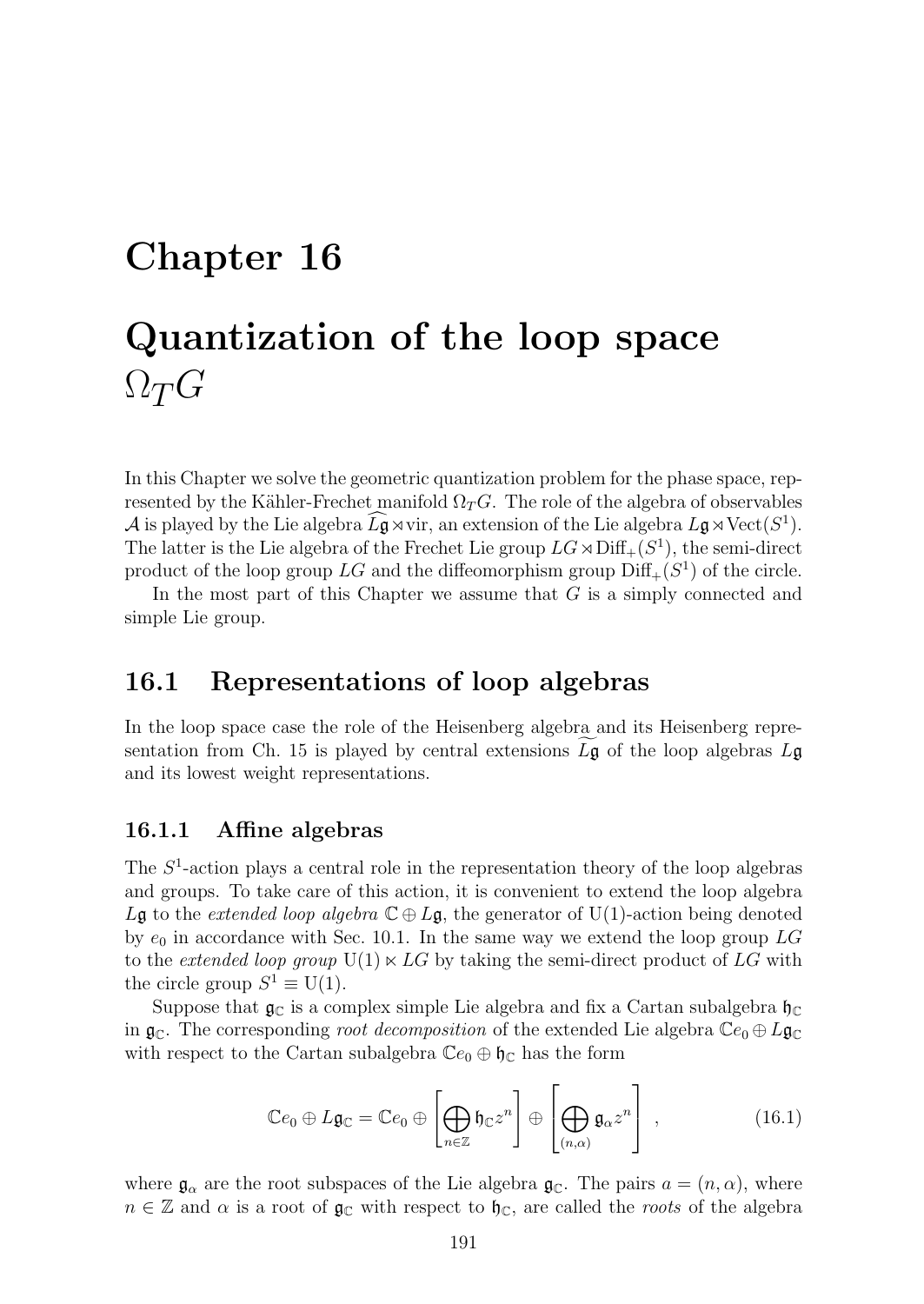$L\mathfrak{g}_\mathbb{C}$ . They can be considered as linear functionals on the Lie algebra  $\mathbb{C}e_0 \oplus \mathfrak{h}_\mathbb{C}$ . If, in particular, we introduce a functional  $\delta \in (\mathbb{C}e_0 \oplus \mathfrak{h}_{\mathbb{C}})^*$  by setting:

$$
\delta(e_0) = 1 \; , \quad \delta(\mathfrak{h}_{\mathbb{C}}) = 0 \; ,
$$

then the whole set of roots of  $\mathbb{C}e_0 \oplus L\mathfrak{g}_\mathbb{C}$  with respect to  $\mathbb{C}e_0 \oplus \mathfrak{h}_\mathbb{C}$  will be described as

$$
\hat{\Delta} = \{ \alpha + n\delta : \alpha \in \Delta, n \in \mathbb{Z} \} \cup \{ n\delta : n \in \mathbb{Z} \},
$$

where  $\Delta$  is the set of roots of  $\mathfrak{g}_{\mathbb{C}}$  with respect to  $\mathfrak{h}_{\mathbb{C}}$ . Accordingly, the set of positive roots of  $\mathbb{C}e_0 \oplus L\mathfrak{g}_\mathbb{C}$  with respect to  $\mathbb{C}e_0 \oplus \mathfrak{h}_\mathbb{C}$  is identified with

$$
\hat{\Delta}^+ = \{ \alpha + n\delta : \alpha \in \Delta, n > 0 \} \cup \{ n\delta : n > 0 \} \cup \Delta^+ ,
$$

where  $\Delta^+$  is the set of positive roots of  $\mathfrak{g}_\mathbb{C}$  with respect to  $\mathfrak{h}_\mathbb{C}$ . If  $\{\alpha_1, \ldots, \alpha_l\}$  is a system of simple roots of  $\mathfrak{g}_{\mathbb{C}}$  with respect to  $\mathfrak{h}_{\mathbb{C}}$ , and *A* is the highest root in  $\Delta^+$ , then any root in  $\hat{\Delta}^+$  may be written in the form

$$
n_0\alpha_0 + n_1\alpha_1 + \cdots + n_l\alpha_l
$$

with non-negative integer coefficients  $n_0, n_1, \ldots, n_l$ , where  $\alpha_0 := \delta - A$ . We call  $\{\alpha_0, \alpha_1, \ldots, \alpha_l\}$  a system of *affine simple roots* in  $\Delta$ .

We associate with any root  $a = (n, \alpha)$  the *root subspace*  $\mathfrak{g}_{(n,\alpha)}$  in  $L\mathfrak{g}_{\mathbb{C}}$ , defined by

$$
\mathfrak{g}_{(n,\alpha)} = \mathfrak{g}_{\alpha} z^n \quad \text{for } \alpha \neq 0 ,
$$
  

$$
\mathfrak{g}_{(n,0)} = \mathfrak{h}_{\mathbb{C}} z^n \quad \text{for } \alpha = 0 .
$$

The loop analogue of the decomposition of the Lie algebra  $\mathfrak{g}_{\mathbb{C}}$ 

$$
\mathfrak{g}_\mathbb{C}=\mathfrak{h}_\mathbb{C}\oplus\mathfrak{n}^+\oplus\mathfrak{n}^-\ ,
$$

where  $\mathfrak{n}^{\pm}$  are nilpotent subalgebras of  $\mathfrak{g}_{\mathbb{C}}$  of the form

$$
\mathfrak{n}^+ = \bigoplus_{\alpha \in \Delta^+} \mathfrak{g}_{\alpha} \quad , \quad \mathfrak{n}^- = \bigoplus_{\alpha \in \Delta^-} \mathfrak{g}_{\alpha} \ ,
$$

has the form

$$
L\mathfrak{g}_\mathbb{C}=\mathfrak{h}_\mathbb{C}\oplus N^+\mathfrak{g}_\mathbb{C}\oplus N^-\mathfrak{g}_\mathbb{C} \ ,
$$

where

$$
N^+ \mathfrak{g}_{\mathbb{C}} = \mathfrak{n}^+ \oplus \left[ \bigoplus_{n>0} \mathfrak{g}_{\mathbb{C}} \cdot z^n \right] \quad , \quad N^- \mathfrak{g}_{\mathbb{C}} = \mathfrak{n}^- \oplus \left[ \bigoplus_{n<0} \mathfrak{g}_{\mathbb{C}} \cdot z^n \right] \ .
$$

The loop analogues of the Borel subalgebras have the form

$$
B^{\pm} \mathfrak{g}_{\mathbb{C}} = \mathfrak{h}_{\mathbb{C}} \oplus N^{\pm} \mathfrak{g}_{\mathbb{C}} .
$$

We introduce now a central extension  $L\mathfrak{g}_{\mathbb{C}}$  of the loop algebra  $L\mathfrak{g}_{\mathbb{C}}$ . Recall (cf. 8.2) that such an extension is determined by a 2 seconds on  $L\mathfrak{g}_{\mathbb{C}}$ , without her the Sec. 8.2) that such an extension is determined by a 2-cocycle on  $L\mathfrak{g}_\mathbb{C}$ , given by the formula

$$
\omega(\xi,\eta) = \omega_0(\xi,\eta) = \frac{1}{2\pi} \int_0^{2\pi} \langle \xi(e^{i\theta}), \eta'(e^{i\theta}) \rangle d\theta , \quad \xi, \eta \in L\mathfrak{g}_\mathbb{C} ,
$$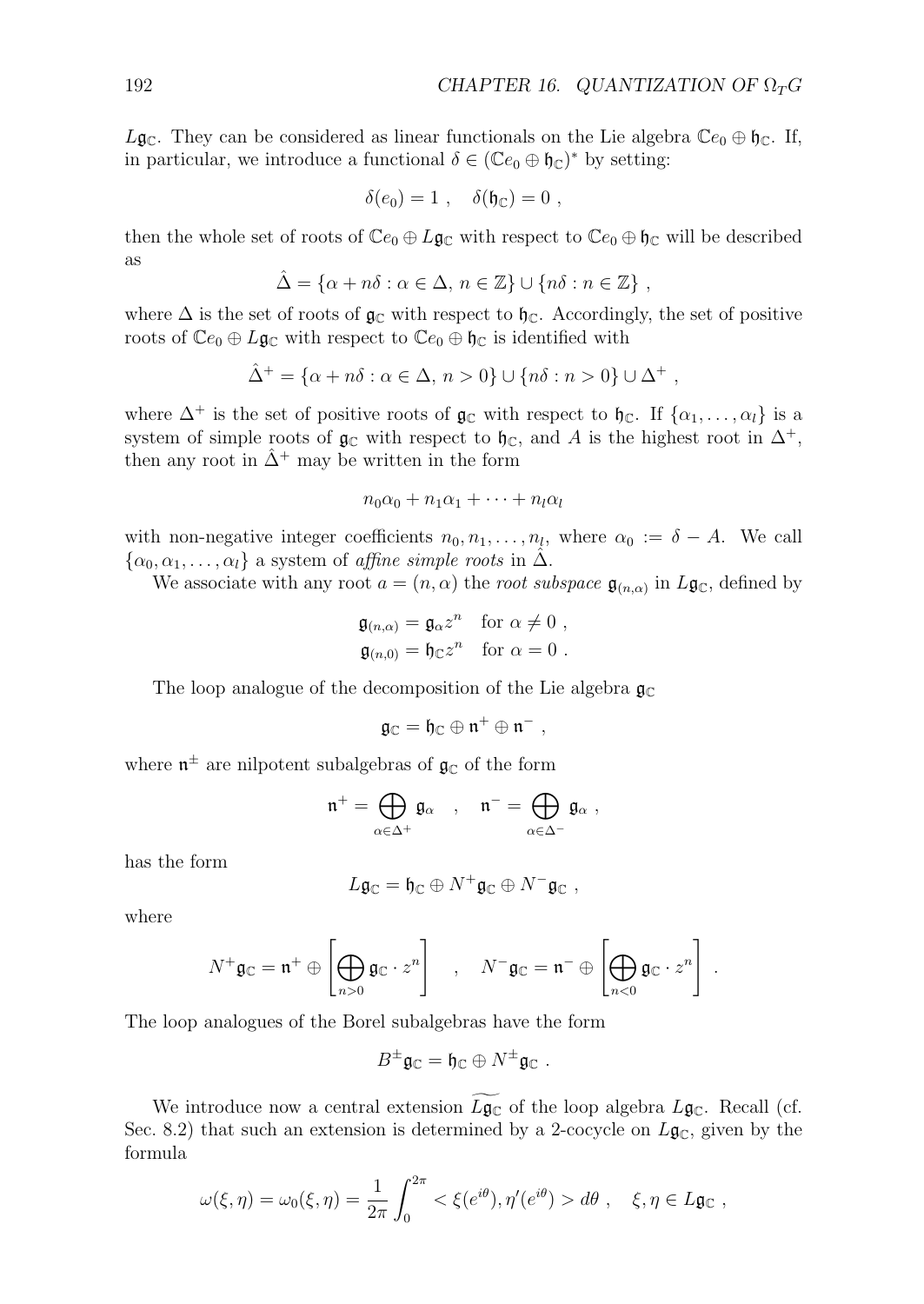$$
\widetilde{L}\widetilde{\mathfrak{g}}_{\mathbb{C}}=L\mathfrak{g}_{\mathbb{C}}\oplus\mathbb{C} c\;,
$$

with commutation relations

$$
[\xi + sc, \eta + tc] = [\xi, \eta] + \omega(\xi, \eta) c
$$

for  $\xi, \eta \in L\mathfrak{g}_{\mathbb{C}}$ ,  $s, t \in \mathbb{C}$ . We denote the corresponding central extension of the loop group  $LG_{\mathbb{C}}$  (cf. Sec. 8.2) by  $L\overline{G}_{\mathbb{C}}$ .

The representations of the loop algebra *L*g and the loop group *LG*, which we consider here, are projective and intertwine with the  $S<sup>1</sup>$ -action. It means that they arise, in fact, from representations of the *affine algebra*

$$
\widehat{L\mathfrak{g}_\mathbb{C}} = \mathbb{C}e_0 \oplus \widetilde{L\mathfrak{g}_\mathbb{C}} = \mathbb{C}e_0 \oplus L\mathfrak{g}_\mathbb{C} \oplus \mathbb{C}c
$$

and the *affine group*

$$
\widehat{LG}_{\mathbb{C}} := \mathbb{C}^* \ltimes \widetilde{LG}_{\mathbb{C}}.
$$

The root decomposition of the affine algebra  $L\mathfrak{g}_{\mathbb{C}}$  has the form

$$
\widehat{L}\mathfrak{g}_{\mathbb{C}}=\widehat{\mathfrak{h}_{\mathbb{C}}}\oplus N^{+}\mathfrak{g}_{\mathbb{C}}\oplus N^{-}\mathfrak{g}_{\mathbb{C}} ,
$$

where

$$
\widehat{\mathfrak{h}_\mathbb{C}}=\mathbb{C}e_0\oplus \widetilde{\mathfrak{h}_\mathbb{C}}=\mathbb{C}e_0\oplus \mathfrak{h}_\mathbb{C}\oplus \mathbb{C}c.
$$

Accordingly,

$$
\widehat{B^\pm\mathfrak{g}_\mathbb{C}}=\widehat{\mathfrak{h}_\mathbb{C}}\oplus N^\pm\mathfrak{g}_\mathbb{C}\ .
$$

Having a root  $\alpha \in \mathfrak{h}_\mathbb{C}^*$ , we extend it to  $\mathfrak{h}_\mathbb{C}$  by setting  $\alpha(c) = \alpha(e_0) = 0$ . We also extend the functional  $\delta \in (\mathbb{C}e_0 \oplus \mathfrak{h}_\mathbb{C})^*$  to  $\mathfrak{h}_\mathbb{C}$  by setting  $\delta(c) = 0$ . It's also useful to introduce a functional  $\beta \in (\mathfrak{h}_{\mathbb{C}})^*$ , defined by

$$
\beta(c) = 1 \; , \quad \beta(e_0) = 0 \; , \quad \beta(\mathfrak{h}_\mathbb{C}) = 0 \; .
$$

With any system  $\alpha_0, \alpha_1, \ldots, \alpha_l$  of affine simple roots we can associate a corresponding system of co-roots  $\alpha_0^{\vee}, \alpha_1^{\vee}, \ldots, \alpha_l^{\vee}$ , where  $\alpha_j^{\vee}, j = 1, \ldots, l$ , are the co-roots, associated with simple roots  $\alpha_j$  of the algebra  $\mathfrak{g}_\mathbb{C}$ , and

$$
\alpha_0^\vee=-A^\vee+\frac{2\,c}{}
$$

is the affine co-root, associated with the highest root  $A \in \Delta^+$ .

Denote by  $\{\omega_1, \ldots, \omega_l\}$  the system of fundamental weights of the algebra  $\mathfrak{g}_\mathbb{C}$ , dual to the simple root system  $\alpha_1, \ldots, \alpha_l$ . We can introduce the corresponding system  $\{\hat{\omega}_0, \hat{\omega}_1, \dots, \hat{\omega}_l\}$  of fundamental weights of  $L\mathfrak{g}_\mathbb{C}$ , dual to the system  $\alpha_0, \alpha_1, \dots, \alpha_l$  of affine simple roots, defined by

$$
\hat{\omega}_i(\alpha_k^{\vee}) = \delta_{ik} \quad \text{for} \quad 0 \le i, k \le l \ , \quad \hat{\omega}_i(e_0) = 0 \ .
$$

Then

$$
\hat{\omega}_0 = \frac{1}{2} < A, A > \beta \;, \quad \hat{\omega}_j = \omega_j + < \omega_j, A > \beta \;, \quad 1 \leq j \leq l \; .
$$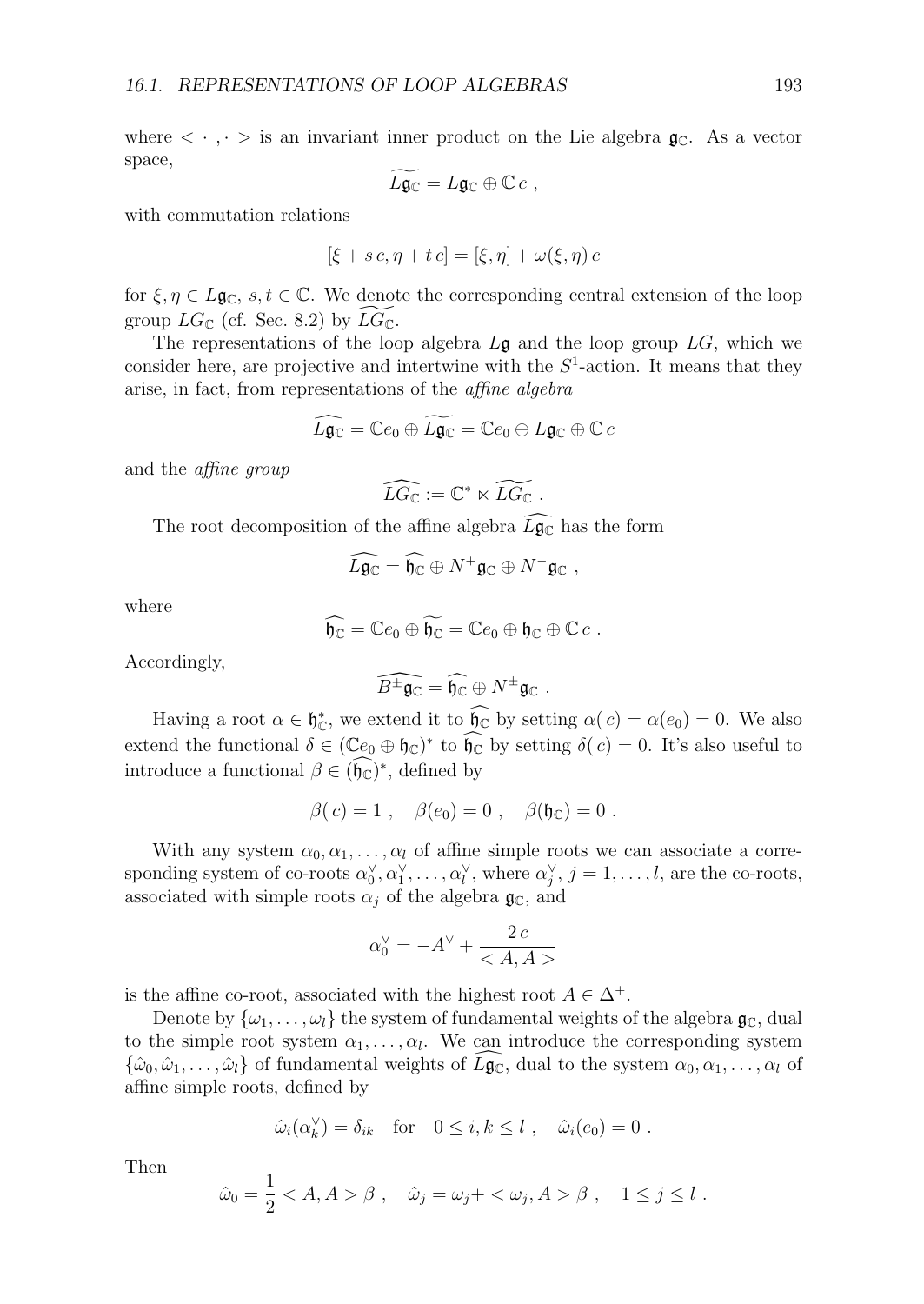### **16.1.2 Highest weight representations of affine algebras**

Suppose that  $\rho: L\mathfrak{g}_{\mathbb{C}} \to V$  is a representation of the loop algebra  $L\mathfrak{g}_{\mathbb{C}}$ , i.e. an *L***g**<sub>C</sub>-module. Consider for any linear form on  $θ$ <sub>C</sub>, i.e. an element *λ* ∈ ( $θ$ <sub>C</sub>)<sup>*∗*</sup>, the subspace

$$
V_{\lambda} = \{ v \in V : \rho(h)v = \lambda(h)v \text{ for } h \in \mathfrak{h}_{\mathbb{C}} \} .
$$

If  $V_{\lambda} \neq 0$ , then  $\lambda$  is called the *weight* of  $\rho$ , and the subspace  $V_{\lambda}$  is the *weight subspace* of *ρ*, corresponding to *λ*. Any vector *v ∈ V<sup>λ</sup> \ {*0*}* is called the *weight vector* of *ρ*.

A weight  $\lambda \in (\mathfrak{h}_\mathbb{C})^*$  is *dominant integral*, if  $\lambda(\alpha_i^\vee)$  is a non-negative integer for any affine co-root  $\alpha_i^{\vee}$ ,  $0 \leq i \leq l$ . Any such weight can be written in the form

$$
\lambda = n_0 \hat{\omega}_0 + \ldots + n_l \hat{\omega}_l + s \delta \tag{16.2}
$$

where  $n_i = \lambda(\alpha_i^{\vee})$ ,  $0 \leq i \leq l$ , and  $s = \lambda(e_0) \in \mathbb{C}$ . Respectively, an *anti-dominant integral weight*  $\lambda \in (\mathfrak{h}_\mathbb{C})^*$  takes non-positive integer values on affine co-roots  $\alpha_\lambda^\vee$ ,  $\alpha_\lambda^\vee$ ,  $\alpha_\lambda^\vee$ ,  $\alpha_\lambda^\vee$ ,  $\alpha_\lambda^\vee$ ,  $\alpha_\lambda^\vee$ ,  $\alpha_\lambda^\vee$ ,  $\alpha_\lambda^\vee$ ,  $\alpha_\lambda^\vee$ ,  $\alpha_\lambda^\vee$ ,  $\alpha_\lambda^\vee$ ,  $\alpha_\lambda^\ve$  $0 \leq i \leq l$ , and can be written in the same form (16.2) with non-positive integer coefficients  $n_i$ ,  $0 \leq i \leq l$ .

Given a weight  $\lambda \in (\mathfrak{h}_\mathbb{C})^*$ , we can extend it to the Borel subalgebra  $\overline{B}^+ \mathfrak{g}_\mathbb{C}^-$  by setting it equal to zero on  $N^+$ **g**<sub>C</sub>. Consider an  $\tilde{L}$ **g**<sub>C</sub>-module of the form

$$
\hat{V} \equiv \hat{V}_{\lambda} = \mathcal{U}(\widehat{L\mathfrak{g}_{\mathbb{C}}}) \otimes_{\mathcal{U}(\widehat{B^+\mathfrak{g}_{\mathbb{C}}})} \mathbb{C}_{\lambda},
$$

where the symbol " $\mathcal{U}$ " stands for the universal enveloping algebra, and  $\mathbb{C}_{\lambda}$  denotes the 1-dimensional  $\widehat{B}^+\mathfrak{g}_\mathbb{C}^-$  module, i.e. the complex line  $\mathbb{C}$ , provided with an action of the Borel subalgebra  $\widehat{B}^+\mathfrak{g}_\mathbb{C}$ , given by:  $z \mapsto \lambda(b)z$  for  $b \in \widehat{B}^+\mathfrak{g}^\mathbb{C}$ ,  $z \in \mathbb{C}$ . Since

$$
\widehat{L}\widehat{\mathfrak{g}_{\mathbb{C}}} = N^{-} \mathfrak{g}_{\mathbb{C}} \oplus \widehat{B^{+}\mathfrak{g}_{\mathbb{C}}} ,
$$

the Poincaré–Birkhoff–Witt theorem implies that

$$
\mathcal{U}(\widehat{L\mathfrak{g}_{\mathbb{C}}})\cong \mathcal{U}(N^{-}\mathfrak{g}_{\mathbb{C}})\otimes \mathcal{U}(\widehat{B^{+}\mathfrak{g}_{\mathbb{C}}})\ .
$$

So we have a natural isomorphism

$$
\hat{V}_{\lambda} \cong \mathcal{U}(N^{-}\mathfrak{g}_{\mathbb{C}}) \otimes \mathbb{C}_{\lambda} .
$$

Denote by  $V \equiv V_\lambda$  the quotient of  $\hat{V}$  modulo the maximal submodule in  $\hat{V}$ , strictly contained in  $\hat{V}$  (in other words, the maximal submodule, not containing 1 ⊗ 1). This *V*, together with the natural action of  $L\mathfrak{g}_\mathbb{C}$ , is called the *standard representation of the Lie algebra*  $L\mathfrak{g}_{\mathbb{C}}$  *with the highest weight*  $\lambda$  and the weight vector 1 *⊗* 1.

More generally, we shall say that a representation  $\rho : L\mathfrak{g}_{\mathbb{C}} \to \text{End } V_{\lambda}$  of the affine share  $\overline{L_{\infty}}$  is the highest unitable proposalistic with weight  $\lambda \in \widehat{L_{\infty}}^*$  if there algebra  $\tilde{L}$ **g**<sub>C</sub> is the *highest weight representation* with weight  $\lambda \in (\mathfrak{h}_C)^*$ , if there exists a *highest weight vector*  $v_{\lambda} \in V_{\lambda}$  such that:

- 1.  $\rho(h)v_{\lambda} = \lambda(h)v_{\lambda}$  for any  $h \in \mathfrak{h}_{\mathbb{C}}$ ;
- 2.  $\rho(n)v_{\lambda} = 0$  for any  $n \in N^+$ **g**<sub>C</sub>;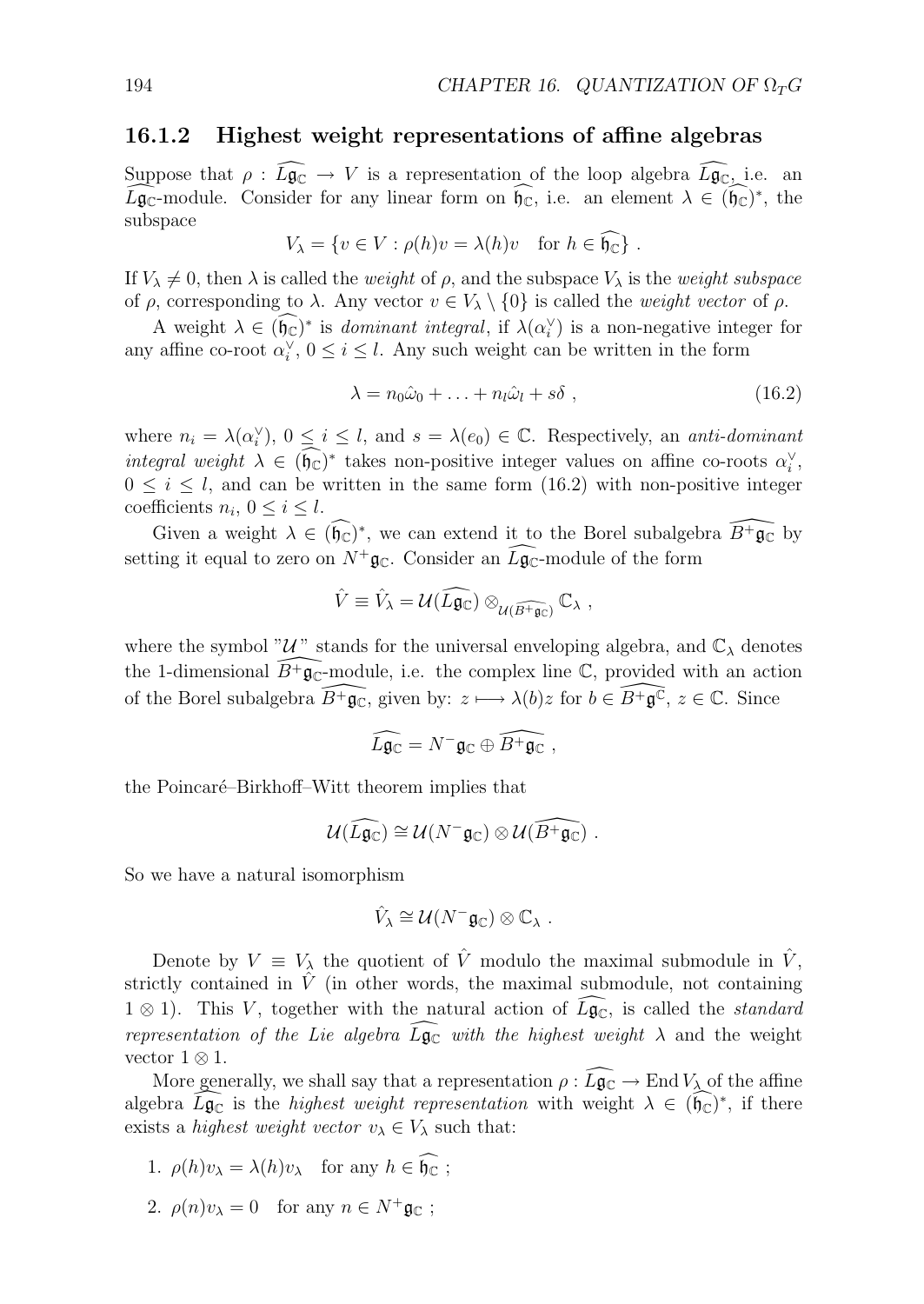3. *V*<sub> $\lambda$ </sub> is spanned by vectors  $\rho(b)v_{\lambda}$  with  $b \in \overline{B}^-\mathfrak{g}_\mathbb{C}$ .

The highest weight vector  $v_{\lambda}$  plays the role, analogous to that of the vacuum in the Heisenberg representation.

In analogous way one can define the *lowest weight representation* of the affine algebra  $L\mathfrak{g}_\mathbb{C}$ . For that one should replace in the above definition the nilpotent subalgebra  $N^+$ g $_{\mathbb C}$  by the nilpotent subalgebra  $N^-$ g $_{\mathbb C}$  and the Borel subalgebra  $\widehat B^-$ g $_{\mathbb C}$ by the Borel subalgebra  $\widehat{B}^+\mathfrak{g}_\mathbb{C}$ .

The standard  $L\mathfrak{g}_{\mathbb{C}}$ -module  $V_{\lambda}$ , defined above, is an irreducible highest weight representation of  $L\mathfrak{g}_\mathbb{C}$ , if  $\lambda \in (\mathfrak{h}_\mathbb{C})^*$  is an integral dominant weight. Moreover, it was proved in [23], that if  $\lambda(e_0)$  is real, then  $V_\lambda$  admits a positive-definite (contravariant) Hermitian inner product. We denote by  $H \equiv H_\lambda$  the completion of  $V \equiv V_\lambda$  with respect to this inner product. The space  $H_\lambda$  will play the role of the Fock space, associated with the weight  $\lambda$ .

# **16.2 Representations of loop groups**

We present here some general properties of irreducible representations of the affine group  $\widehat{LG}^{\mathbb{C}}$  and the Borel–Weil construction for  $\widehat{LG}^{\mathbb{C}}$ .

### **16.2.1 Irreducible representations of affine groups**

Consider the affine group

$$
\widehat{LG} := \mathrm{U}(1) \ltimes \widetilde{LG}
$$

and fix a *maximal torus*  $\widehat{T}$  in  $\widehat{LG}$ , given by

$$
\widehat{T} := \mathrm{U}(1) \times T \times S
$$

Here, the first factor  $U(1) = S^1$  is the group of rotations, the second factor *T* is a maximal torus in *G*, and the third one  $S = S<sup>1</sup>$  is a central subgroup in  $\widetilde{LG}$ .

Any irreducible representation of the affine group  $\widehat{LG}$  has a unique highest weight *λ*, which is a character of the maximal torus  $\hat{T}$ . This character has the form

$$
\lambda = (n, \lambda_0, h) ,
$$

where  $n \in \mathbb{Z}$  is an eigenvalue of the  $S^1$ -rotation operator  $e_0$ , called the *energy* of the representation,  $\lambda_0$  is a character of *T*, and  $h \in \mathbb{Z}$  is an eigenvalue of the central subgroup action, called the *level* of the representation. The highest weights of  $\overline{LG}$ are integral and dominant and the isomorphism classes of irreducible representations of LG are in 1:1 correspondence with the set of integral dominant weights.

There is a similar characterization of irreducible representations of the affine group  $LG$  in terms of lowest weights.

### **16.2.2 Borel–Weil construction**

Consider the full flag loop space (cf. Sec. 7.6)

$$
\Omega_T G = LG/T = LG^{\mathbb{C}}/B^+G^{\mathbb{C}}.
$$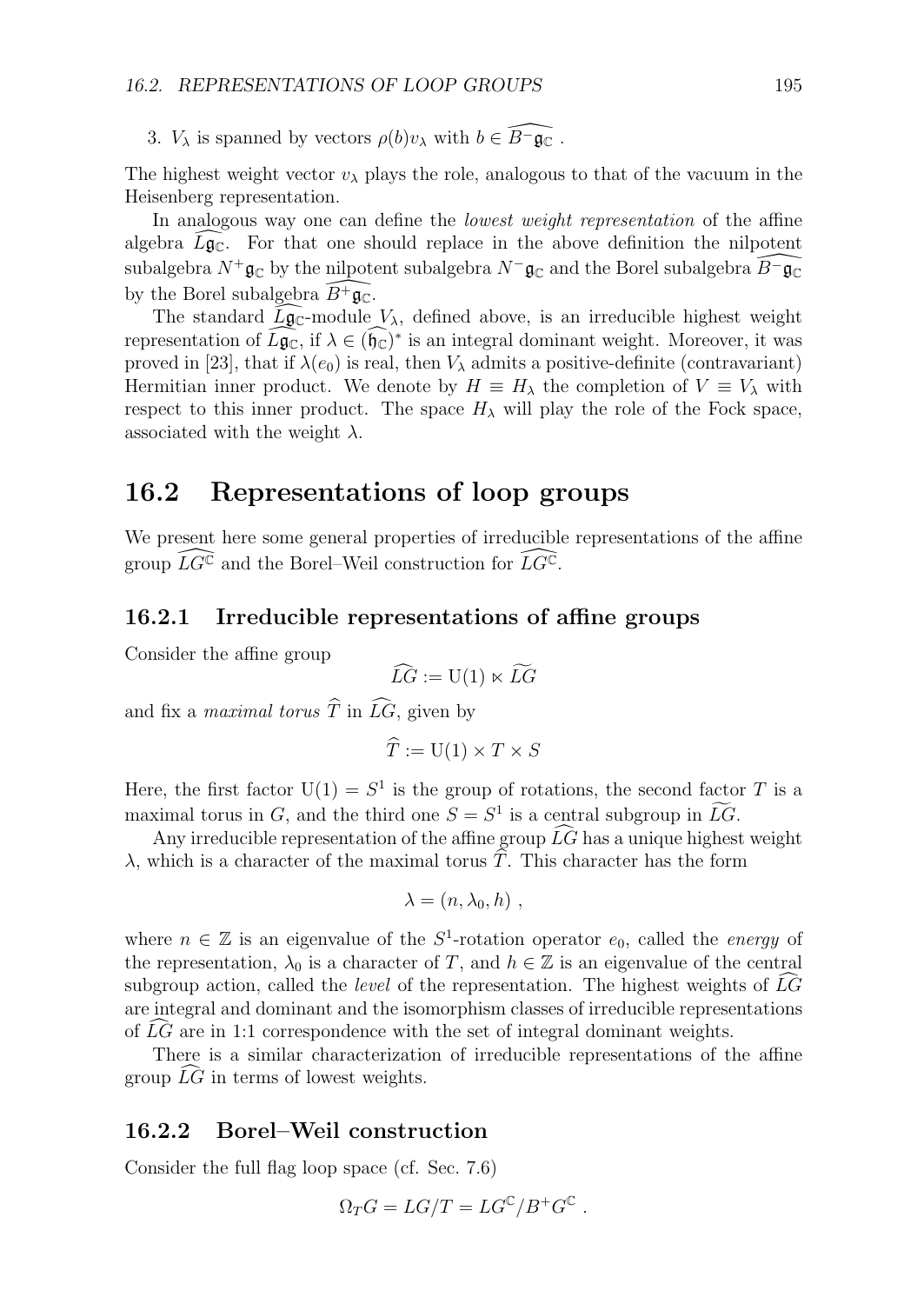In terms of central extensions,  $\Omega_T G$  may be written in the form

$$
\Omega_T G = \widetilde{LG^{\mathbb{C}}}/\widetilde{B^+G^{\mathbb{C}}}\ .
$$

Suppose that  $\lambda$  is a lowest weight of the maximal torus  $\widetilde{T} = T \times S$ . We extend it to  $B$ <sup>+</sup>*G*<sup>C</sup> by setting  $\lambda = 1$  on the nilpotent subgroup  $N$ <sup>+</sup>*G*<sup>C</sup> in

$$
\widetilde{B^+G^{\mathbb{C}}} = \widetilde{T^{\mathbb{C}}} \times N^+G^{\mathbb{C}}.
$$

Define a holomorphic line bundle  $L = L_{\lambda}$  over  $\Omega_T G$  by

$$
L = \widetilde{LG^{\mathbb{C}}} \times_{\widetilde{B^+G^{\mathbb{C}}}} \mathbb{C} \longrightarrow \Omega_T G = \widetilde{LG^{\mathbb{C}}}/\widetilde{B^+G^{\mathbb{C}}},
$$

where  $B$ <sup>+</sup> $G^{\mathbb{C}}$  acts on the complex line  $\mathbb{C}$  by the character  $\lambda$ :

$$
\widetilde{B^+G^{\mathbb{C}}}\ni b:z\longmapsto \lambda(b)z\ .
$$

Denote by  $\Gamma = \Gamma_{\lambda}$  the vector space of holomorphic sections of  $L = L_{\lambda}$ . Sections  $s \in \Gamma$  can be identified with holomorphic functions  $\dot{s} : \widetilde{LG}^{\mathbb{C}} \to \mathbb{C}$ , satisfying the condition

$$
\dot{s}(\gamma b^{-1}) = \lambda(b)\dot{s}(\gamma)
$$

for any  $b \in B^+G^{\mathbb{C}}, \gamma \in \overline{LG}^{\mathbb{C}}$ . The group  $\overline{LG}^{\mathbb{C}}$  acts in a natural way on *L* and on Γ, and this action defines a holomorphic representation of  $\widetilde{LG}^{\mathbb{C}}$  on Γ. We note that Γ *is non-trivial* (i.e. contains non-zero holomorphic sections of *L*) *if and only if the weight*  $\lambda$  *is anti-dominant* (cf. [65], Prop. 11.3.1). Under this condition it may be proved (cf. [65], Prop. 11.1.1) that the corresponding representation of the loop group  $\overline{LG}$  is an irreducible lowest weight representation of  $\overline{LG}$  with the lowest weight  $\lambda$ . Moreover, it can be proved (cf. [65], Prop. 11.2.3) that any irreducible representation of the group  $\widetilde{LG}$  is essentially equivalent to some  $\Gamma_{\lambda}$ .

Note that Γ contains a 1-dimensional subspace of sections, invariant under the action of the nilpotent subgroup  $N^-G^{\mathbb{C}}$ . Indeed, it follows from the representation (7.18) in Sec. 7.6 that  $\Omega_T G$  contains a dense open orbit, containing the origin  $o \in$  $\Omega_T G$ , which can be identified with the subgroup  $N^-G^{\mathbb{C}}$ . Hence, any  $N^-G^{\mathbb{C}}$ -invariant section in Γ is uniquely determined by its value at *o*. We take for the vacuum the lowest weight vector  $v = v_\lambda$ , which is an  $N^-G^{\mathbb{C}}$ -invariant section in  $\Gamma$ , equal to 1 at the origin *o*.

There is a Hermitian inner product, defined on a dense subspace of Γ. Namely, consider the anti-dual space  $\overline{\Gamma}^*$  and introduce a complex-linear map  $\beta : \overline{\Gamma}^* \to \overline{\Gamma}$ , which value on the element  $\xi \in \overline{\Gamma}^*$  is a section  $\beta(\xi) \in \Gamma$ , identified with the function  $\widetilde{\beta}(\xi)$  on  $\widetilde{LG}^{\mathbb{C}}$ , defined by

$$
\dot{\beta}(\xi)(\gamma) := \xi(\gamma \cdot v) \text{ for } \gamma \in \widetilde{LG}^{\mathbb{C}}.
$$

Using this map, we define a Hermitian inner product of two elements  $\xi, \eta \in \overline{\Gamma}^*$  by

$$
\langle \xi, \eta \rangle := \eta \left( \overline{\beta(\xi)} \right) .
$$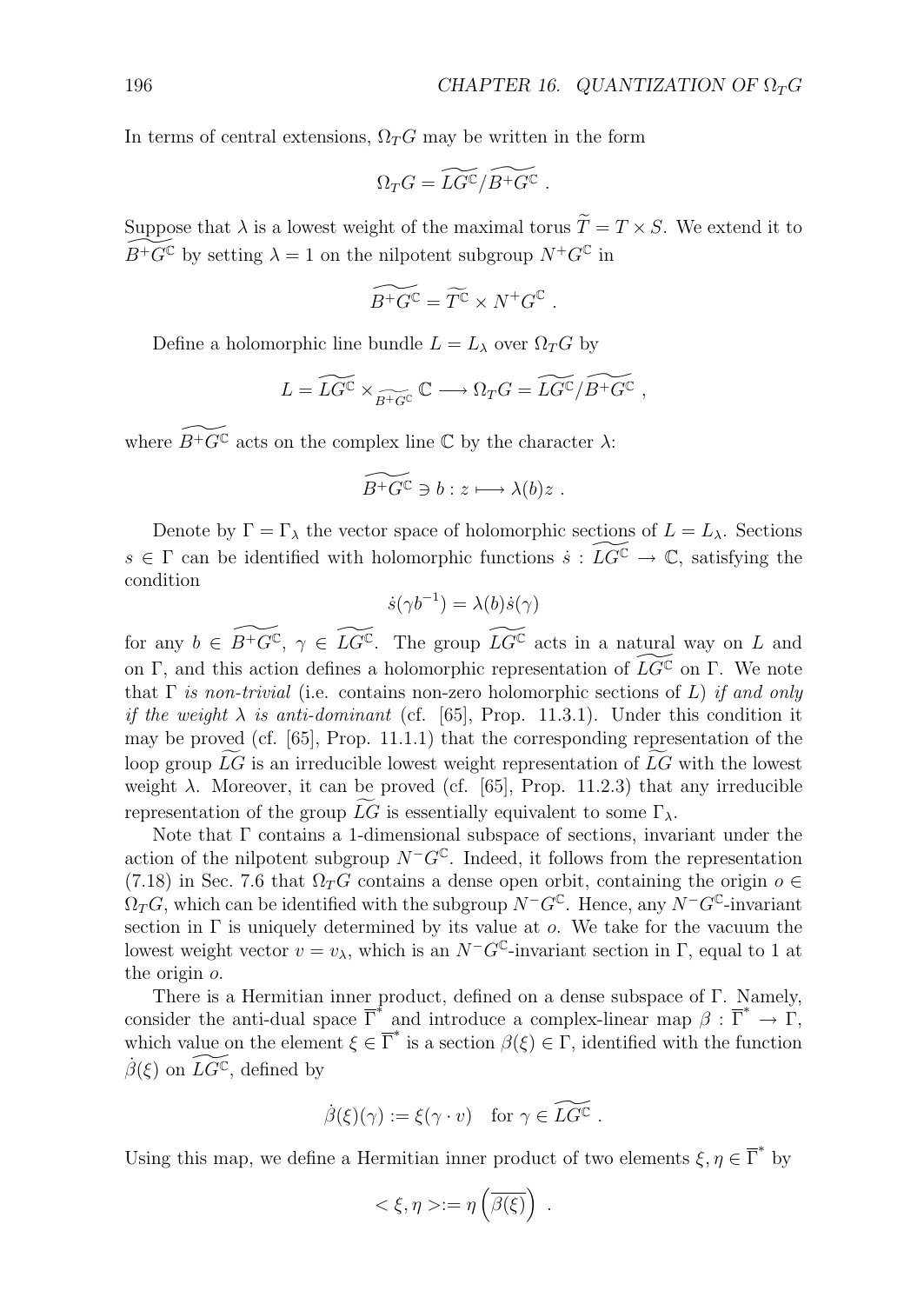The constructed inner product on  $\overline{\Gamma}^*$  is positive definite and we denote by  $H = H_\lambda$ the completion of  $\overline{\Gamma}^*$  with respect to this inner product, so that  $\overline{\Gamma}^* \subset H \subset \Gamma$ . The space *H* plays the role of the Fock space, associated with the lowest weight  $\lambda$ .

The elements  $\epsilon_{\gamma}$  of  $\overline{\Gamma}^*$  with  $\gamma \in \widetilde{LG}$ , defined by

$$
\epsilon_{\gamma}(s) := \overline{\dot{s}(\bar{\gamma}^{-1})} \ , \quad s \in \Gamma \ ,
$$

play the role of the coherent states. They have the inner product, equal to

$$
\langle \epsilon_{\gamma_1}, \epsilon_{\gamma_2} \rangle = v(\gamma_2 \bar{\gamma}_1^{-1}),
$$

and generate a dense subset in  $\overline{\Gamma}^*$ .

# **16.3 Twistor quantization of** Ω*TG*

There are two different approaches to the geometric quantization of the loop space  $\Omega_T G$ . One method is to replace the original classical system  $(\Omega_T G, L\mathfrak{g} \rtimes \text{vir})$  by an enlarged system. One can do it by enlarging first the phase space  $\Omega_T G$  to the Sobolev space *HG* of half-differentiable loops in *G* (cf. Sec. 9.1), and then embedding *HG* into the space  $VG := H^{1/2}(S^1, GL(V))$ , using a faithful representation *V* of the group *G*. Accordingly, the algebra of observables  $L\mathfrak{g} \rtimes \text{vir}$  should be enlarged to an electron of the sami direct product of the electron to an algebra *A*, which is an extension of the semi-direct product of the algebra *H*g, embedded into  $V\mathfrak{g} := H^{1/2}(S^1, \text{End}(V))$ , and the Lie algebra of the symplectic Hilbert–Schmidt group  $Sp_{HS}(V)$ , acting on *VG* and *Vg* by change of variables. We obtain the quantization of the original system by first quantizing the enlarged system and then by restricting this quantization to the original system. The described method was used in Ch. 15 for the quantization of  $\Omega \mathbb{R}^d$ . In this Chapter we follow a more direct approach, based on the Goodman–Wallach construction of a projective action of the diffeomorphism group  $\text{Diff}_+(S^1)$  on representations of the affine algebra  $\widehat{L} \mathfrak{g}^{\mathbb{C}}$  and affine group  $\widehat{L}G^{\mathbb{C}}$ .

# **16.3.1 Projective representation of Vect**(*S*<sup>1</sup>)

The projective action of  $\text{Diff}_+(S^1)$ , mentioned in the introduction to this Section, can be generated by exponentiating a projective representation of the Lie algebra  $Vect(S<sup>1</sup>)$ , constructed in this Subsection.

Choose an orthonormal base  $\{e_{\alpha}\}, \alpha = 1, \ldots, N$ , of the Lie algebra g with respect to an invariant inner product  $\langle \cdot, \cdot \rangle$  on  $\mathfrak{g}$ . Then the elements

$$
e_{\alpha}(n) := e_{\alpha}z^n , \quad z = e^{i\theta}, \ \alpha = 1, \ldots, N, \ n \in \mathbb{Z},
$$

form a basis in the vector space  $L\mathfrak{g}^{\mathbb{C}}$ .

Introduce for  $k \in \mathbb{Z}$  the operators, given by the formal series

$$
\Delta_k := \frac{1}{2} \sum_{n \in \mathbb{Z}} \sum_{\alpha=1}^N : e_\alpha(n) e_\alpha(k-n) ) : ,
$$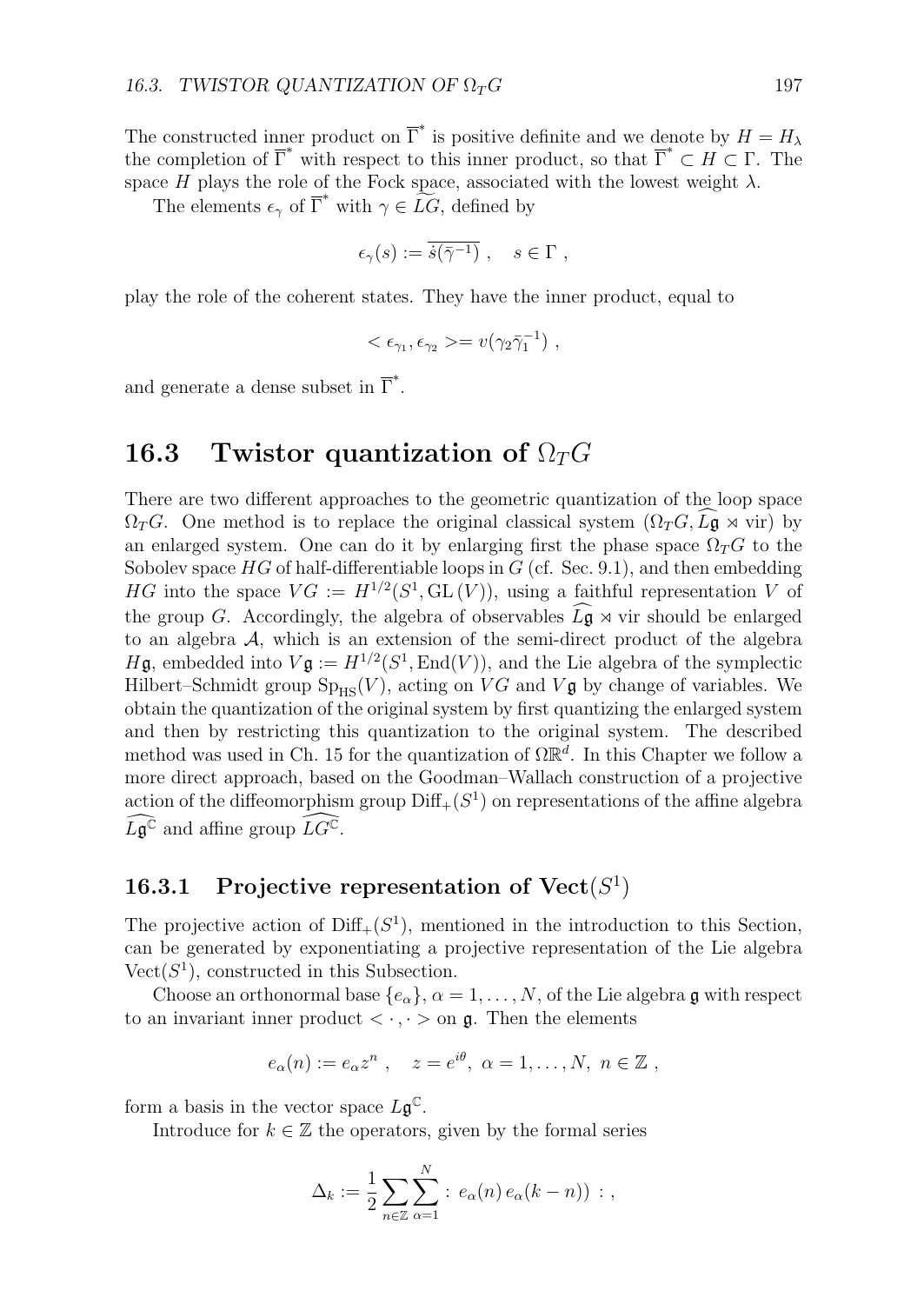where the *normally ordered product* :  $\cdot$  : is defined by the rule

$$
: e(m)e(n) := \begin{cases} e(m)e(n) & \text{for } m \leq n, \\ e(n)e(m) & \text{for } m > n. \end{cases}
$$

The operators  $\Delta_k$  are correctly defined, when applied to any element  $v \in V$ , since in this case the series reduces to a finite sum (cf. [23]). In other words, the operators  $\Delta_k$  determine endomorphisms of *V*. The operator  $\Delta_k$  is homogeneous of order *k* with respect to the action of the operator  $e_0$  in the sense that

$$
e_0\Delta_kv = \Delta_k(e_0+k)v
$$
 for any  $v \in V$ .

Moreover, for any  $\xi \in \mathfrak{g}^{\mathbb{C}}$  and any  $n \in \mathbb{Z}$  the following relation between operators on *V* holds

$$
[\xi(n), \Delta_k] = n\left(c + \frac{1}{2}\right)\xi(n+m) .
$$

Given a  $\lambda \in (L\mathfrak{h}^{\mathbb{C}})^*$ , denote by  $\lambda_0$  its restriction to the Cartan subalgebra  $\mathfrak{h}$ , and set  $\rho = \sum_{j=1}^{l} \omega_j$ . Then we have the following

**Proposition 30.** *([26])* The operators  $\Delta_0 + (c + \frac{1}{2})e_0$  and

$$
[\Delta_m, \Delta_n] + \left(c + \frac{1}{2}\right)(n-m)\Delta_{m+n}
$$

*commute with the action of*  $L\mathfrak{g}^{\mathbb{C}}$  *on V*. Moreover,

$$
\Delta_0 = -\mu e_0 + \left(\frac{1}{2} < \lambda_0, \lambda_0 + 2\rho > +\mu\lambda(e_0)\right) I,
$$
  

$$
[\Delta_m, \Delta_n] = \mu(m - n)\Delta_{m+n} + \delta_{m,-n}\nu m(m^2 - 1),
$$

 $where \mu := \lambda(c) + \frac{1}{2}, \nu := \frac{\dim \mathfrak{g}}{12} \lambda(c) \mu.$ 

Using the introduced operators  $\Delta_k$ , we construct a projective action of Vect( $S^1$ ) on *V* . More precisely, recall (cf. Sec. 10.1) that the Virasoro algebra vir is a central extension of the Lie algebra  $Vect(S^1)$ . As a vector space, vir =  $Vect(S^1) \oplus \mathbb{R}\kappa$ , and the Lie bracket is given by

$$
[\xi + s\kappa, \eta + t\kappa] = [\xi, \eta] + \omega(\xi, \eta)\kappa,
$$

where  $\xi, \eta \in \text{Vect}(S^1), s, t \in \mathbb{R}$ , and  $\omega$  is the Gelfand–Fuks cocycle, defined on the basis elements  $\{e_n\}$  by

$$
\omega(e_m, e_n) = \delta_{m,-n} \frac{n(n^2 - 1)}{12} \; .
$$

Then the following Theorem is true.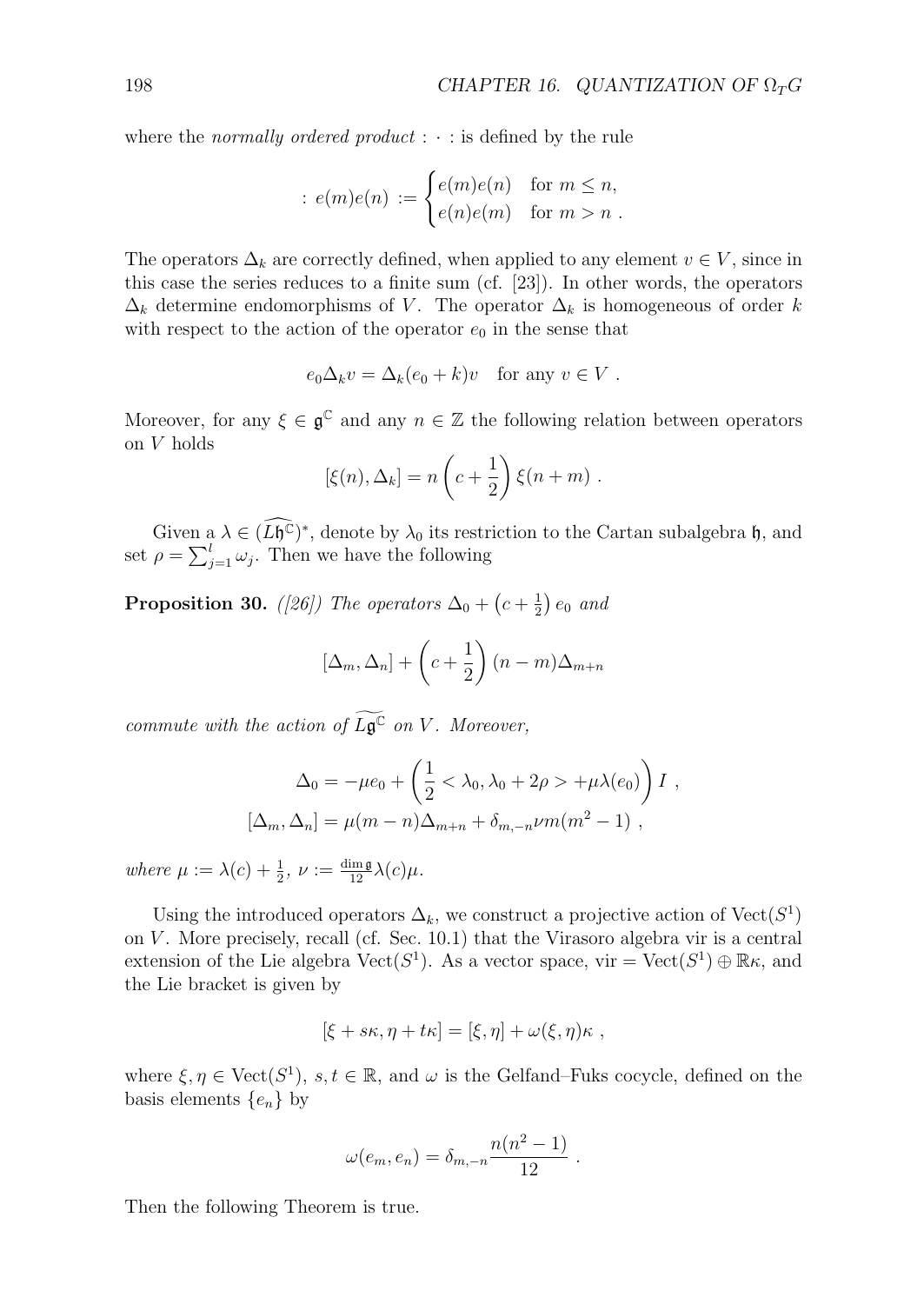**Theorem 13.** *([26])* Let  $(V, \pi) \equiv (V_{\lambda}, \pi_{\lambda})$  be a highest weight representation of  $L\mathfrak{g}^{\mathbb{C}}$ *with the dominant integral weight λ. Introduce the operators*

$$
D_k := -\frac{1}{\mu} \Delta_k \quad \text{for } k \in \mathbb{Z} \ .
$$

*Then the representation*  $\pi$  *of*  $L\mathfrak{g}^{\mathbb{C}}$  *on V can be extended to a representation*  $\hat{\pi}$  *of the*  $algebra$   $L\mathfrak{g}^{\mathbb{C}} \rtimes vir$  *on*  $V$  *by setting* 

$$
\hat{\pi}(e_k) = D_k \ , \quad \hat{\pi}(\kappa) = \frac{\dim \mathfrak{g}}{12\mu} \lambda(c) I \ .
$$

*Moreover, V can be provided with a positive definite Hermitian form, contravariant with respect to*  $L\mathfrak{g}^{\mathbb{C}} \rtimes vir$ .

The operator  $D_0 = \hat{\pi}(e_0)$  from Theor. 13, which is given by the formula

$$
D_0 = \pi(e_0) - \lambda(e_0) - \frac{<\lambda_0, \lambda_0 + 2\rho>}{2\lambda(c) + 1} ,
$$

is diagonalizable on *V* with eigenvalues

$$
\mu_i = -i - \frac{<\lambda_0, \lambda_0 + 2\rho>}{2\lambda(c) + 1}, \quad i = 0, 1, \dots, \; .
$$

The eigenspaces of  $D_0$  are finite-dimensional and mutually orthogonal. Denote by *T* the closure of *I* − *D*<sub>0</sub>, then *T* is a self-adjoint operator, bounded from below by *I* and having a compact inverse  $T^{-1}$ . So by spectral theorem, all its powers  $T<sup>t</sup>$  with  $t \in \mathbb{R}$  are correctly defined and we can set

$$
||v||_t := ||T^t v|| \text{ for any } v \in V.
$$

Denote by  $H^t \equiv H^t_\lambda$  the completion of  $V \equiv V_\lambda$  with respect to the norm  $\|\cdot\|_t$  and set

$$
H^{\infty} \equiv H_{\lambda}^{\infty} = \bigcap_{t \in \mathbb{R}} H_{\lambda}^{t}, \quad H^{-\infty} \equiv H_{\lambda}^{-\infty} = \bigcup_{t \in \mathbb{R}} H_{\lambda}^{t}.
$$

The inner product on *H* defines a sesquilinear pairing between  $H^{\infty}$  and  $H^{-\infty}$ , and the operator  $T^t$  yields an isomorphism between  $H^s$  and  $H^{t-s}$ , defining a pairing between them, given by

$$
(u, v) := (T^t u, T^{-t} v)
$$
 for  $u \in H^t, v \in H^{-t}$ ,

where the inner product on the right is taken in *H*.

#### **16.3.2 Goodman–Wallach construction**

We extend a natural right action of  $\text{Diff}_+(S^1)$  on  $L\mathfrak{g}^{\mathbb{C}}$  by change of variables to  $L\mathfrak{g}^{\mathbb{C}}$ , demanding that  $\text{Diff}_+(S^1)$  acts trivially on the central subalgebra in  $L\mathfrak{g}^{\mathbb{C}}$ . For  $f \in \text{Diff}_+(S^1)$  we denote the action of  $f$  on  $L\mathfrak{g}^{\mathbb{C}}$  by:  $\xi \mapsto \xi_f$ ,  $\xi \in L\mathfrak{g}^{\mathbb{C}}$ .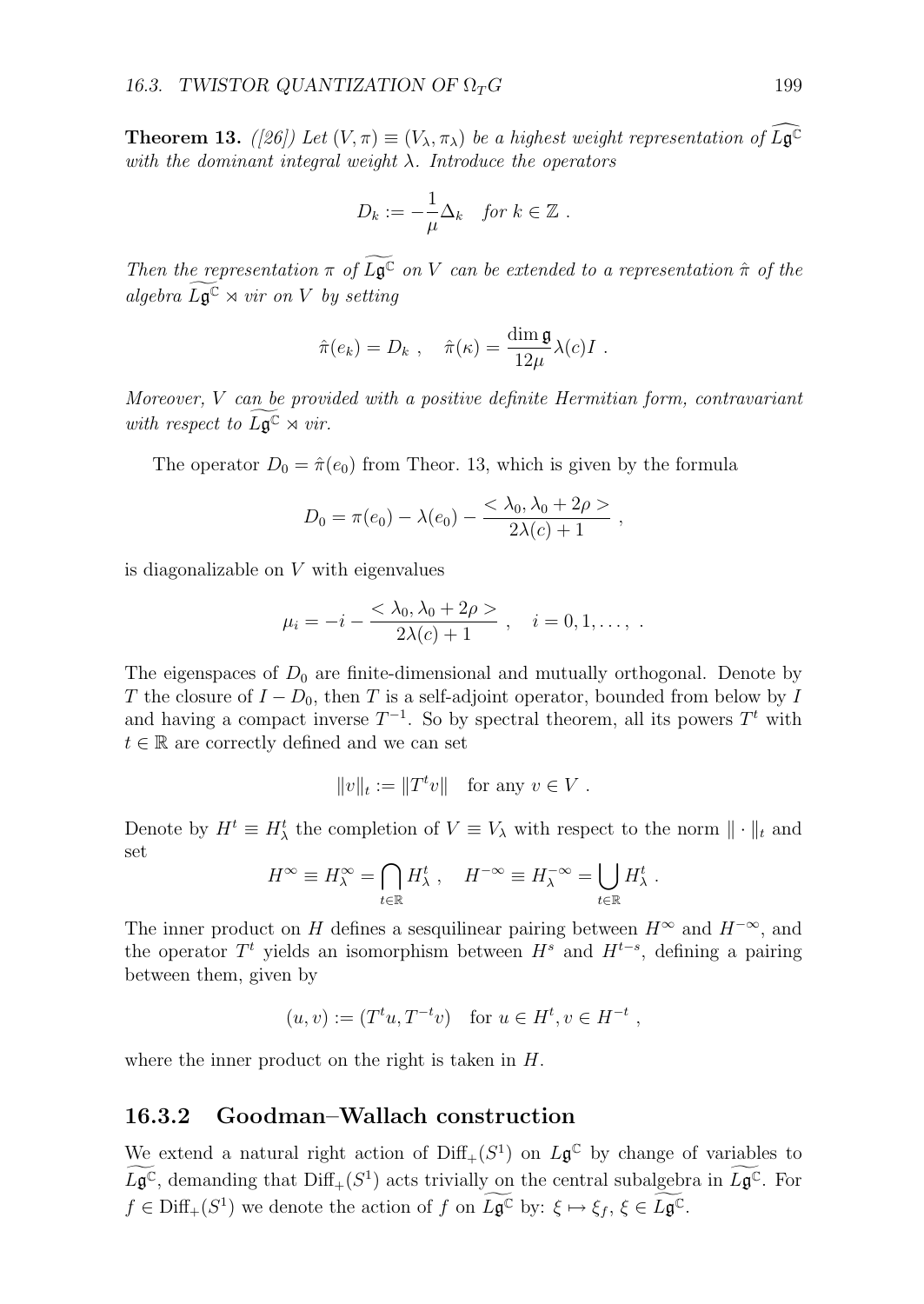Given a highest weight representation  $(V, \pi) \equiv (V_{\lambda}, \pi_{\lambda})$  of  $L\mathfrak{g}^{\mathbb{C}}$  we define an action of  $f \in \text{Diff}_+(S^1)$  on  $(V, \pi)$  by setting

$$
f: \pi \longmapsto \pi_f
$$
, where  $\pi_f(\xi)v := \pi(\xi_f)v$ 

for  $\xi \in L\mathfrak{g}^{\mathbb{C}}, v \in V$ . Note that for  $v \in H^{\infty}$  the image  $\pi(\xi_f)v$  is again in  $H^{\infty}$ . The main result of [26] asserts that representations  $\pi$  and  $\pi_f$  are unitary equivalent. More precisely, we have the following

**Theorem 14.** *(Goodman–Wallach [26])* There is a unitary projective action  $\sigma$  of  $Diff_{+}(S^{1})$  *on*  $H \equiv H_{\lambda}$  *such that the map* 

$$
Diff_{+}(S^{1}) \times H^{n} \longrightarrow H^{n} , (f, v) \longmapsto \sigma(f)v ,
$$

*is continuous for any*  $n \geq 0$ *, and* 

$$
\sigma(f)\pi_f(\xi)v = \pi(\xi)\sigma(f)v
$$

*for any*  $v \in H^{\infty}$ ,  $f \in Diff_{+}(S^{1}), \xi \in L\mathfrak{g}^{\mathbb{C}}$ .

Moreover, in [26] it is proved that this  $\text{Diff}_{+}(S^1)$ -action on *H* is uniquely defined up to projective equivalence. More precisely, suppose that  $\tau$  is another projective action of  $\text{Diff}_+(S^1)$  on *H*, such that  $\tau_f H^\infty \subset H^\infty$  for any  $f \in \text{Diff}_+(S^1)$ , which intertwines  $\pi$  with  $\pi_f$ , i.e.

$$
\tau_f \pi_f(\xi) = \pi(\xi) \tau_f
$$

for any  $f \in \text{Diff}_+(S^1), \xi \in L\mathfrak{g}^{\mathbb{C}}$ . Then there exists a continuous map  $\mu : \text{Diff}_+(S^1) \to$ *S*<sup>1</sup>, such that  $\tau_f = \mu(f)\sigma_f$ .

#### **16.3.3** Twistor quantization of  $\Omega_T G$

In Subsec. 16.2.2 we have constructed for any lowest weight  $\lambda$  of the loop algebra  $L\mathfrak{g}$ a holomorphic line bundle  $L \equiv L_{\lambda} \rightarrow \Omega_T G$  and the space  $\Gamma \equiv \Gamma_{\lambda}$  of its holomorphic sections, on which the representation of  $LG$  with lowest weight  $\lambda$  is realized. We denoted by  $H \equiv H_{\lambda}$  the completion of  $\overline{\Gamma}^*$  with respect to the natural norm on  $\overline{\Gamma}^*$ .

This construction depends on the complex structure on  $\Omega_T G$ , which is provided by the complex representation

$$
\Omega_T G = LG^{\mathbb{C}} / B^+ G^{\mathbb{C}} .
$$

Denote this complex structure by  $J^0$  and the corresponding spaces of sections  $\Gamma_\lambda$ and  $H_{\lambda}$  respectively by  $\Gamma_0$  and  $H_0$ , so that we have a representation  $\pi_0$  of LG in  $\Gamma_0$ .

If we change this complex structure to  $J_f$  by the action of a diffeomorphism  $f \in \text{Diff}_+(S^1)$ , then we can again, using the Borel–Weil construction, realize the lowest weight representation  $\pi_f$  of the group *LG*, corresponding to the lowest weight *λ*, in the space Γ*<sup>f</sup>* of sections of *L*, holomorphic with respect to the complex structure  $J_f$  on  $\Omega_T G$ . Denote the corresponding completion of  $\overline{\Gamma}_f^*$  by  $H_f$ .

By the Goodman–Wallach construction, there is a projective unitary action

$$
U_f : \Gamma_0 \longrightarrow \Gamma_f
$$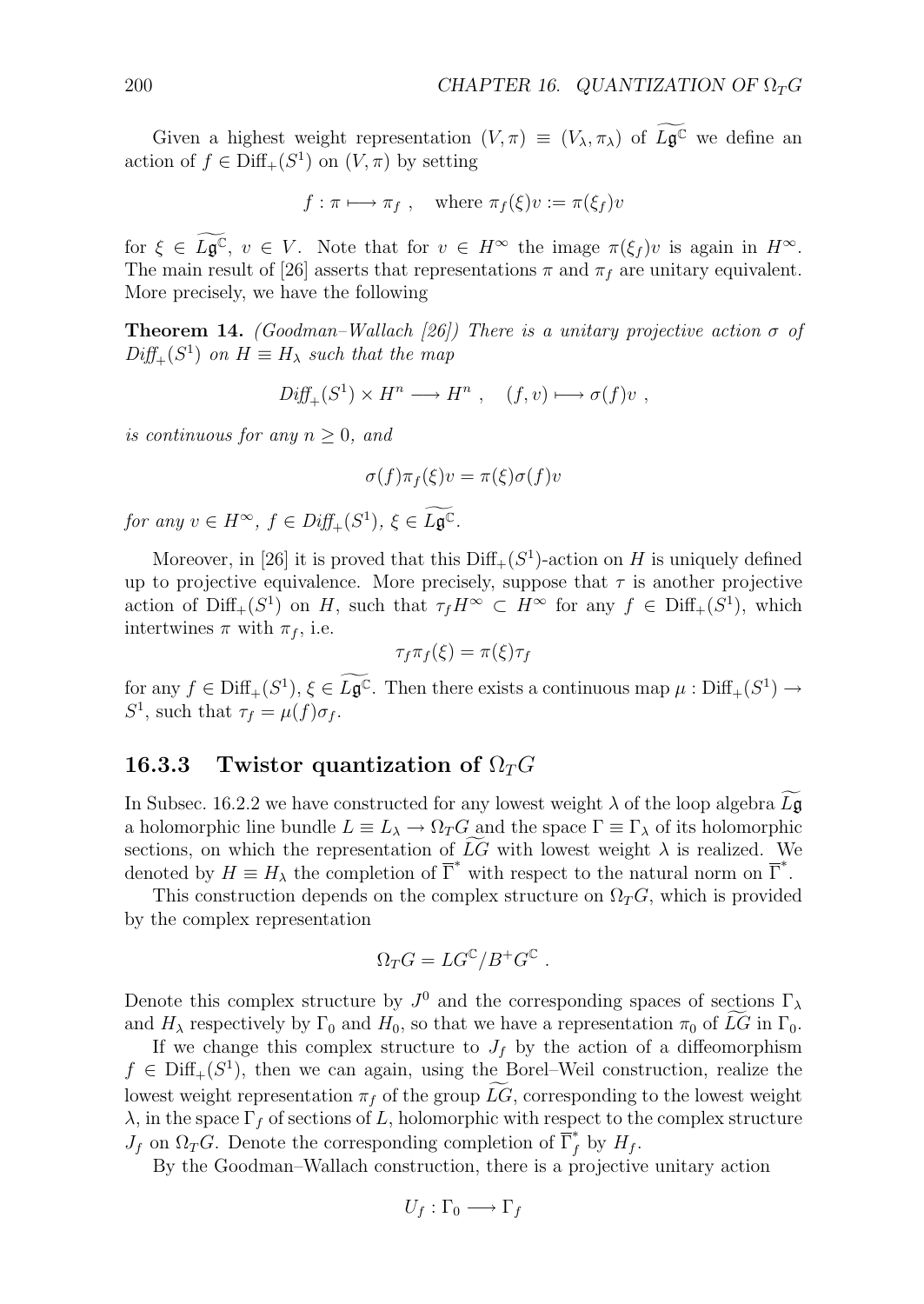of the group  $\text{Diff}_+(S^1)$ , intertwining the representations  $\pi_0$  and  $\pi_f$ :

$$
\pi_f U_f(v) = U_f \pi_0(v) \quad \text{for } v \in H_0.
$$

It is uniquely defined by the normalization condition on the lowest weight vectors:  $U_f v_0 = v_f$ , and defines a continuous unitary operator

$$
U_f: H^0 \longrightarrow H^f.
$$

So we have again, as in Sec. 15.4, a holomorphic Hilbert space bundle

$$
H = \bigcup_{f \in \mathcal{S}} H_f
$$

and a projective unitary action of the group  $\text{Diff}_+(S^1)$  on *H*, given by  $f \mapsto U_f$ , which covers the natural  $\text{Diff}_+(S^1)$ -action on *S*. The infinitesimalization of this action yields a projective unitary representation  $\rho$  of lowest weight  $\lambda$  of the Lie algebra  $Vect(S^1)$  in the space  $H_0$ , constructed in Subsec. 16.3.1.

Having a projective representation  $\rho$  of Vect( $S^1$ ), we can construct a Diff<sub>+</sub>( $S^1$ )invariant connection **A** on the bundle  $H \to S$ , whose curvature at the origin  $o \in S$ coincides with the cocycle of  $\rho$ , given in the basis  $\{e_k\}$  by (cf. [53, 54])

$$
[\rho(e_m), \rho(e_n)] - \rho([e_m, e_n]) = \frac{c(\mathfrak{g})}{12}(m^3 - m)\delta_{m,-n},
$$

where

$$
c(\mathfrak{g}) = \frac{h \dim \mathfrak{g}}{h + \kappa(\mathfrak{g})} ,
$$

and  $\kappa(\mathfrak{g})$  is the *dual Coxeter number* of  $\mathfrak{g}$  (cf., e.g., [77]).

The construction of the connection **A** is similar to that in Subsec. 15.4.2. Namely, we have again a splitting of the Lie algebra  $Vect(S^1)$  into the direct sum

$$
\text{Vect}(S^1) = \text{sl}(2,\mathbb{R}) \oplus \mathfrak{m} ,
$$

where sl(2, R) is the Lie algebra of Möb( $S<sup>1</sup>$ ) and  $\mathfrak{m} \cong T_0 \mathcal{S}$ . This splitting is, in fact, induced by the splitting (15.11) from Subsec. 15.4.2, under the embedding of  $Vect(S<sup>1</sup>)$  into  $s_{\text{PHS}}(H_0)$ . The above splitting together with the projective representation  $\rho$ : Vect $(S^1) \to \text{End}(H_0)$  determine, as in Subsec. 15.4.2, a Diff<sub>+</sub> $(S^1)$ -invariant connection **A** on the bundle  $H \to S$ , whose curvature at the origin  $o \in S$  coincides with the cocycle of *ρ*.

Consider now, as in Sec. 15.5.2, the quantization bundle

$$
\mathcal{H} := H \otimes K^{-1/2} \to \mathcal{S}
$$

and provide it with the tensor-product connection **C**:

$$
\mathbf{C} := \mathbf{A} \otimes 1 + 1 \otimes \mathbf{B} ,
$$

where **B** is the connection on  $K^{-1/2}$ , defined in Subsec. 15.5.1. The curvature of **C** in the basis  ${e_k}$  is equal to

$$
R_{\mathbf{C}}(e_m, e_n) = \frac{c(\mathfrak{g}) - 26}{12} (m^3 - m) \delta_{m, -n} ,
$$

which vanishes precisely for  $c(\mathfrak{g}) = 26$ . Under this condition we get a flat unitary connection on  $H$ . By integrating it, we obtain a unitary action of  $\text{Diff}_+(S^1)$  on  $H$ , yielding the geometric quantization of the system  $(\Omega_T G, \mathcal{A})$  in  $H_0$ .